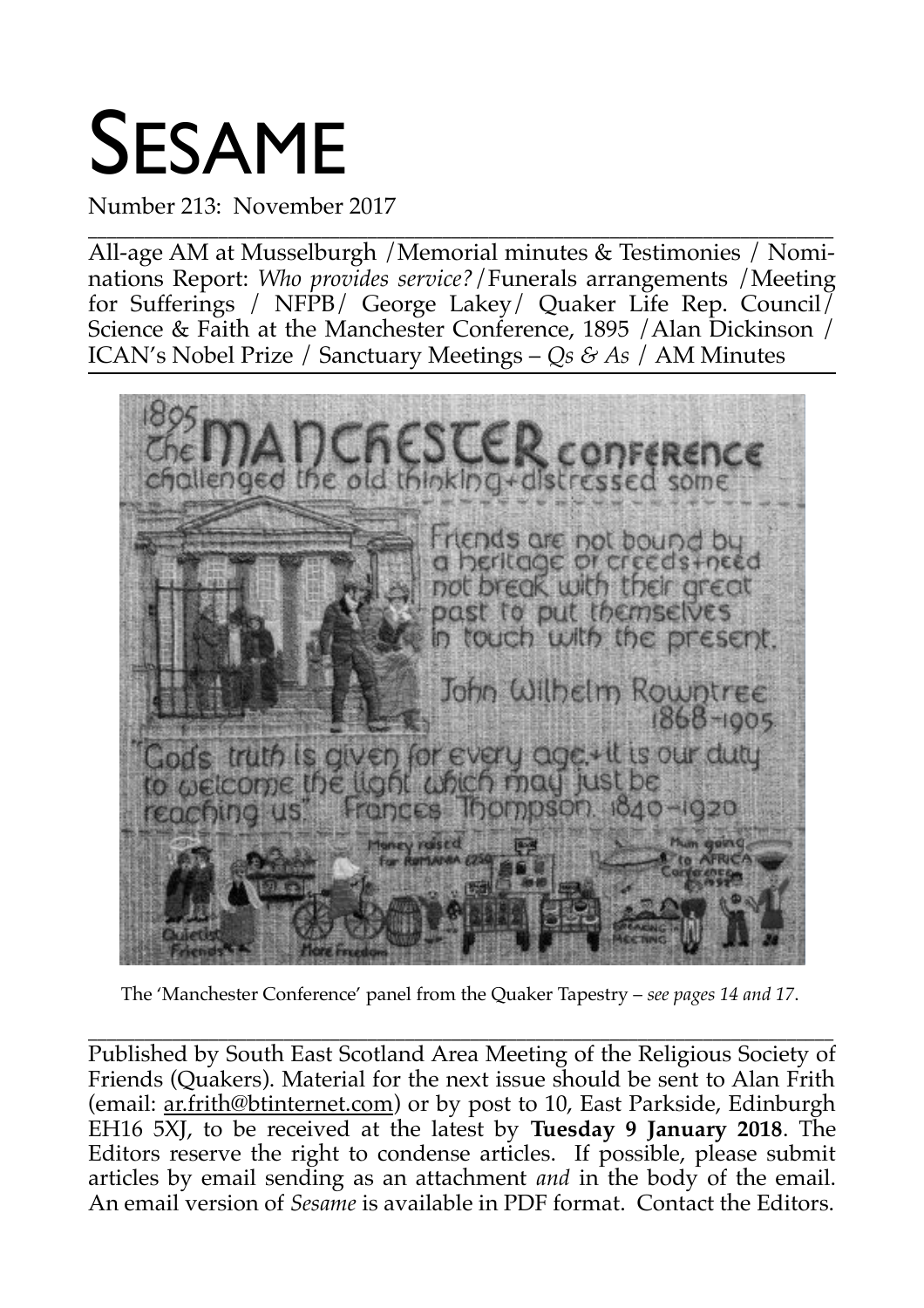## SOUTH EAST SCOTLAND AREA MEETING

**Area Meeting will be at Fisherrow Community Centre, South Street, Musselburgh EH21 6AT, on Saturday, 25 November**. Ample parking is available on site and there is disabled access.

**We will begin at 11.00 am.** Tea and coffee will be available from 10.30 am. There will be a bring-and-share lunch at 12.15 pm. Portobello & Musselburgh Friends will provide a variety of savoury dishes, as well as tea and coffee. Contributions of cakes and fruit are welcome.

This will be an all-age gathering. During the morning, in parallel sessions, adults and children and young people will focus on Quaker community: what it means to us; how we experience and create it; and its place in the wider church community where we live. In the afternoon, the children and young people's programme will include music and singing with Adam Holmes, while the adults will hear about Catherine Holmes' experience of the Quaker United Nations Office Geneva Summer School 2017. Our Meeting for Church Affairs will also be in the afternoon.

I encourage Friends of all ages to come to all or part of our area meeting.

**Elizabeth Allen**

Clerk, South East Scotland Area Meeting

## **PROGRAMME FOR THE DAY**

- 10.30 am Arrivals tea & coffee are available
- 11.00 am All-age Worship
- 11.15 am Exploring the nature of Quaker community You will have the opportunity to join a conversation table on: *What makes a Quaker community? How do local meetings with no base hold together? How do local meetings fit in with their wider church community?*

## *Parallel children's session on Quaker community*

- 12.00 *noon* All-age plenary session on Quaker Community
- 12.15 pm Bring-and-share lunch. *You are invited to bring a contribution of cakes or fruit. Musselburgh Friends will provide tea and coffee and a selection of savouries.*
- *1.15 pm to 4.15 pm Separate children's session*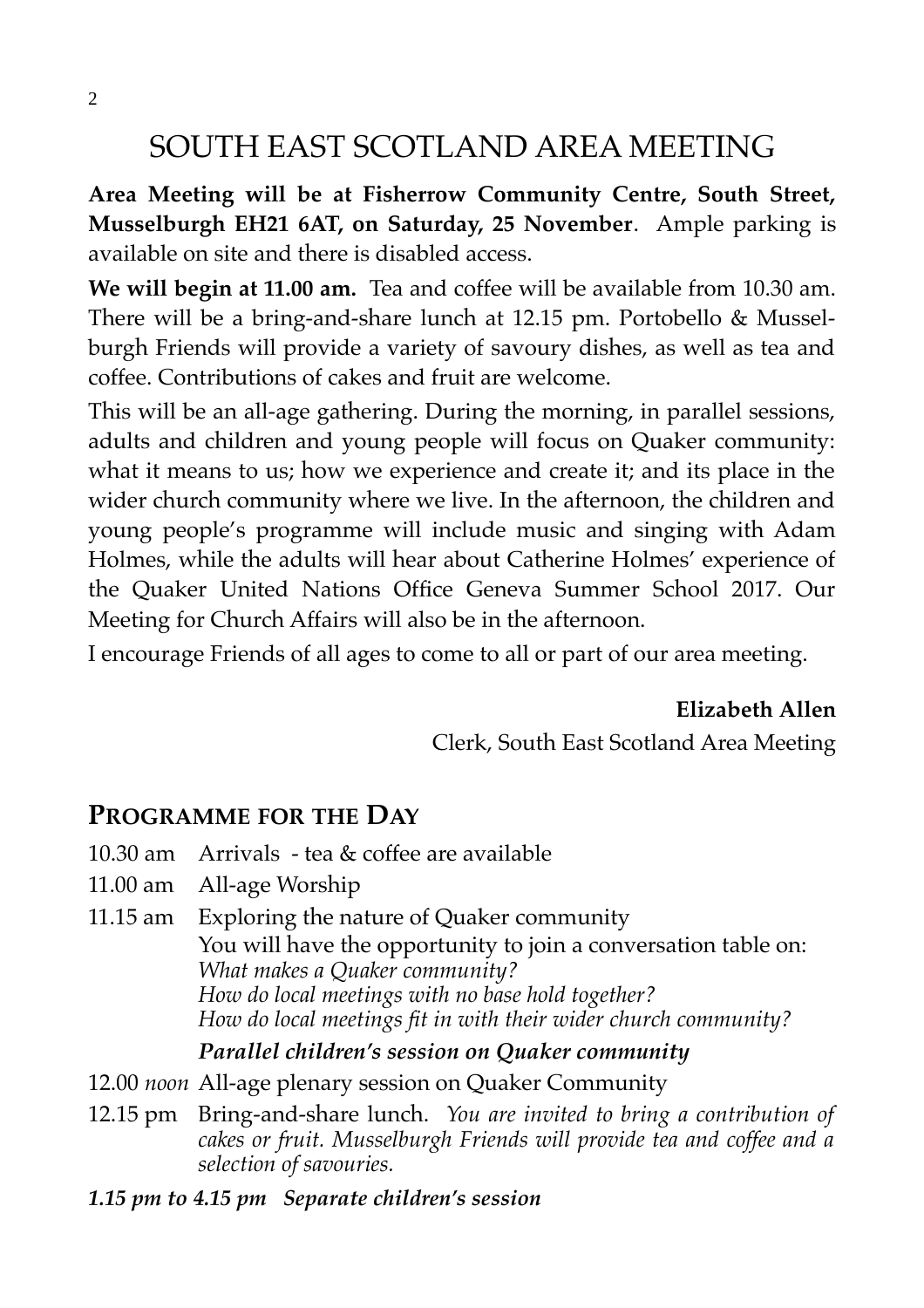- 1.15 pm Local Meeting, Area Meeting, General Meeting for Scotland, Britain Yearly Meeting. *Elizabeth Allen will give a brief summary of how our structures help to link us in a Quaker community.*
- 1.25 pm Catherine Holmes will speak about the Quaker United Nations Office Geneva Summer School 2017
- 2.00 pm Meeting for Church Affairs *see draft agenda below*
- 4.15 pm Closing all-age worship-sharing. *During our worship we will share some of what we did this afternoon.*
- 4.30 pm Tea

#### **AREA MEETING - DRAFT AGENDA**

- 1. Worship
- 2. Introductions
- 3. Minutes of last meeting, 23 September, 2017
- 4. Matters arising
- 5. Fixing the 2018 fund for small donations to newly admitted remand prisoners without personal cash
- 6. Membership matters
- 7. AM Nominations Committee report
- 8. Appointments to Quaker events
- 9. Area Meeting treasurer short-term working group report
- 10. Memoranda of Understanding PAPER A [*The format of these documents (spreadsheets) makes them unsuitable for reproduction in* Sesame; *they have been distributed by email, and it is hoped that some paper copies will be available at Area Meeting.*]
- 11. Meeting for Sufferings report
- 12. Festival Committee report
- 13. Minute from Area Meeting elders PAPER B [*See page 4*]
- 14. Dates and venues for Area Meetings in 2018
- 15. Friends Ambulance Unit *proposal for joint event with Scotland China Association*
- 16. Correspondence and notices
- 17. AOCB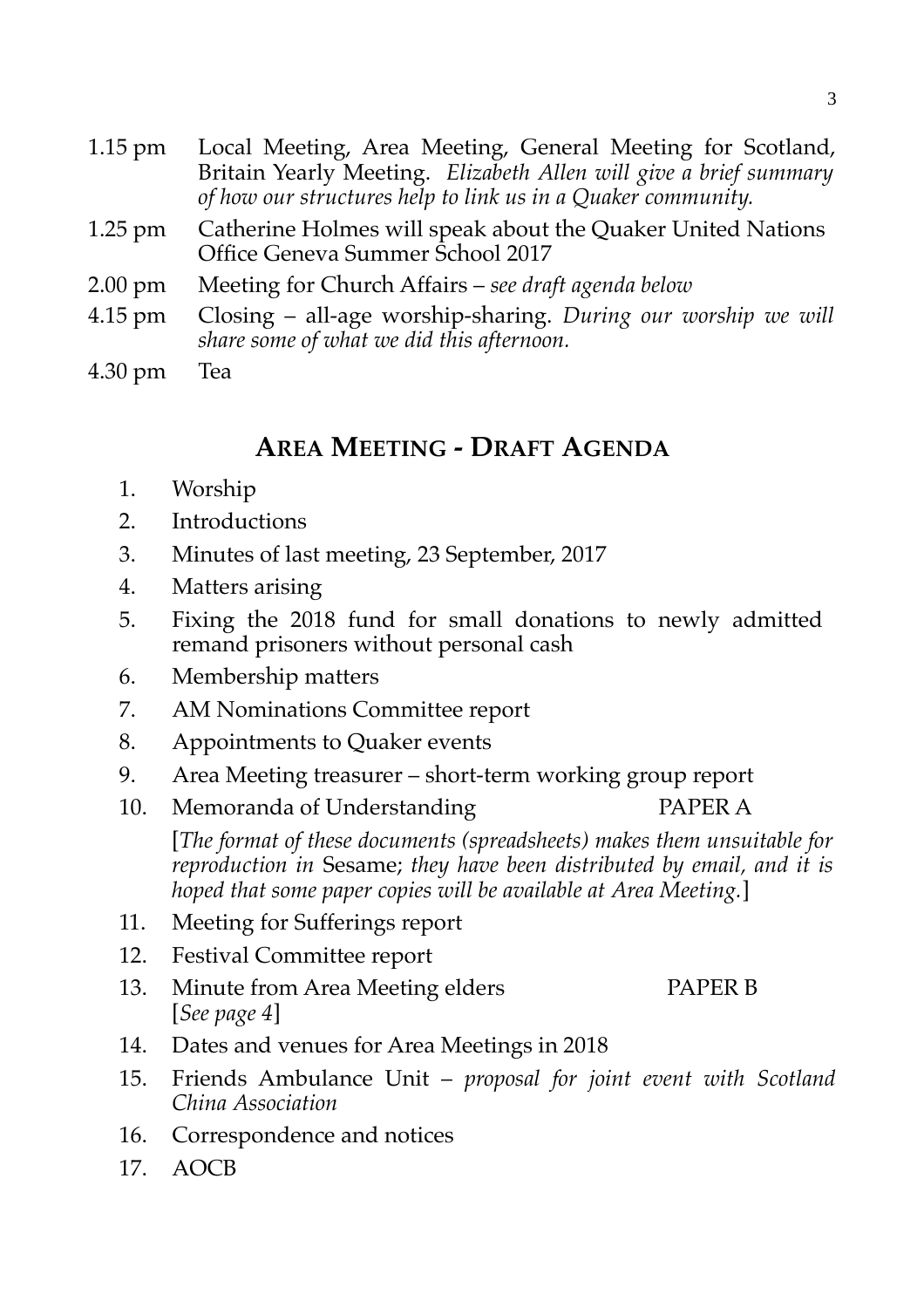## **[**PAPER B**]**

## **Memorial Minutes and Testimonies to the Grace of God as Shown in the Lives of Friends**

#### *A minute from a meeting for learning of South East Scotland AM Elders.*

Ten South East Scotland AM Elders, at a gathering on 7 October 2017, have noted that practice in our Area Meeting and its constituent Local Meetings regarding the writing of memorial minutes about deceased Friends (including well established attenders) has continued to be inconsistent, despite this subject having been visited more than once in the fairly recent past (*Letter from Clerk of AM Elders 1 July, 2004; AM minutes March 2007 min 4; March 2009 min 9; 2013/09/08; 2014/02/09*). This may be partly due to established practice not being passed on successfully when there has been a change of LM clerks.

We agree that a memorial minute should

- record factual information about the life of the deceased person, their engagement with Quakers and what they meant to their Meeting;
- be forwarded on every occasion to the AM Clerk.

We are clear about the value of memorial minutes but are less clear about response to the advice in *Quaker Faith & Practice* 4.29 regarding the subsequent writing of testimonies to the grace of God as shown in the lives of friends. We are uncomfortable with the inequality implicit in the suggestion that further discernment may lead to the writing of such a testimony for some and not other deceased Friends.

One suggestion made is that we collect all we write about the lives of deceased Friends under the heading 'Patterns and Examples', recognising that the grace of God is potentially shown in every life, although it may sometimes be difficult to discern. On the other hand, bearing in mind the introduction to *Q.F. & P.* Chapter 18, are we letting down our Yearly Meeting and subsequent generations of Friends if we do not send on testimonies on those whose lives and influence have clearly had considerable impact on Friends and in the world at large?

We wish to refer these matters to Area Meeting for further discernment.

#### **Kerstin Phillips, co-clerk of Elders**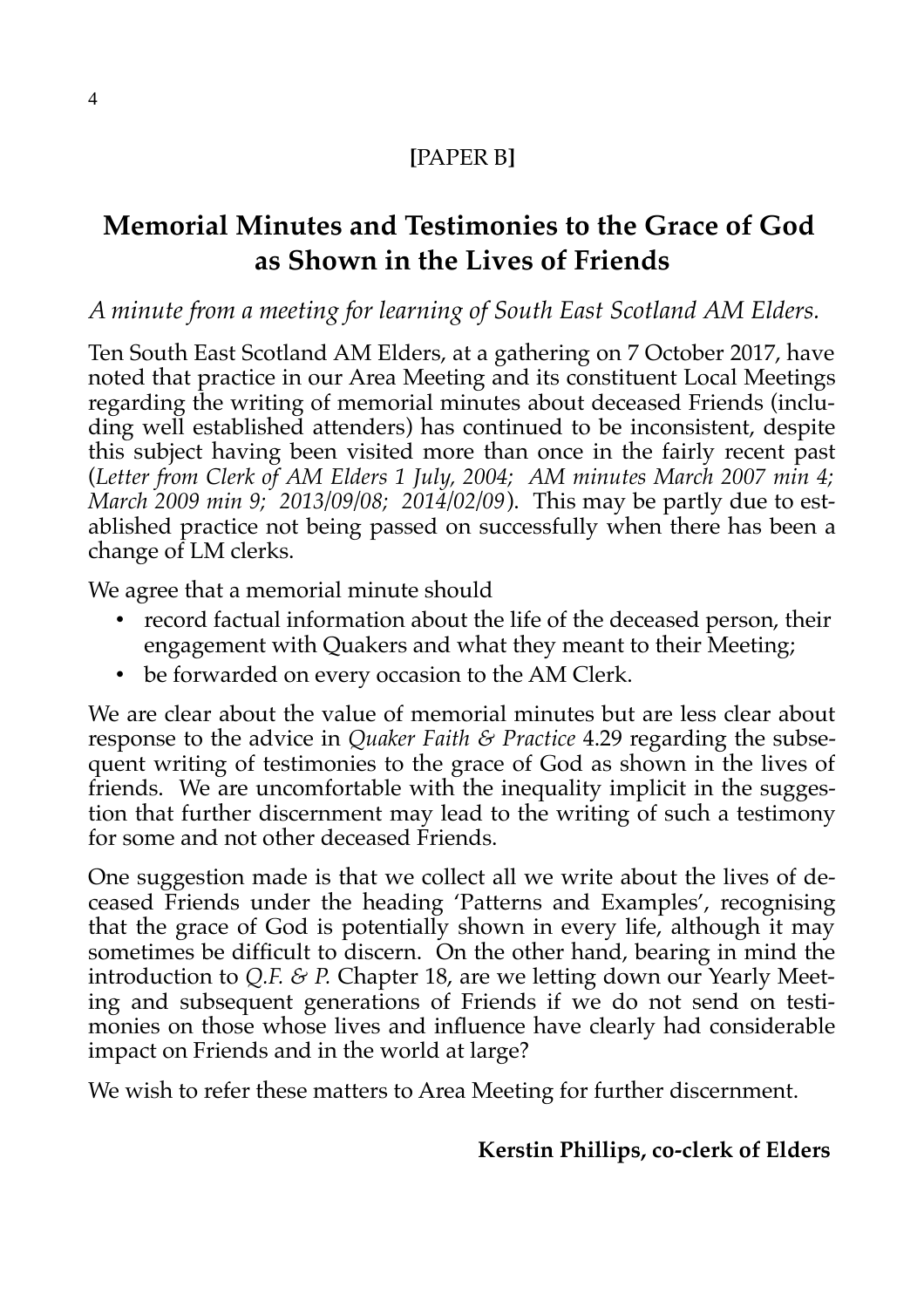## **A.M. NOMINATIONS COMMITTEE REPORT TO AREA MEETING, September 2017**

In September 2013, Alastair Cameron gave his final report to AM as convenor of the Nominations Committee, and concluded it as follows:

*It is important to remember that our committees and appointments exist to support our spiritual and community life: it can at times seem that they are an end in themselves, or, worse still, that the cost of nurturing the Society is to drain the individuals involved. If we are to continue to find enough people to do all – or most – of the jobs we establish, we must maintain perspective, exercising discipline and discernment in the decisions we make about what jobs are truly needed.*

A year later, as his successor, I reported that, since 2004, 40 Friends had ceased to be available for active service (through advanced age, moving away, or dying) being replaced, in the same period, by 17 Friends. Since 2014 we have "lost" 18 Friends from active service and gained 9.

#### *Being a Quaker*

Nominations Committee is challenged by its task to to fill more than 120 positions. In theory there should be enough of us available; sadly there are not. In the past, being a Quaker meant participating in the Society in various ways. This has changed and is changing. We are less exclusively centred on the Society, and have many interests pulling us in many directions. It is not a new phenomenon and is seen throughout BYM.

In Scotland, the area meetings are based around the four largest cities, giving a pattern of a large urban meeting and several smaller ones scattered about. In South East Scotland, most AM committees meet in Edinburgh on a weekday evening; inconvenient for those outwith the city. For Friends with families, jobs, and partners who are not Quakers, committing to being on a committee is not easy.

#### *Who provides service?*

Fifteen years ago Central Edinburgh would average an attendance of 70 on a Sunday; ranging from 50-100. Now the average is 35, with a range of 25- 50. Friends from elsewhere think of it as a very big meeting but it is now a middle-sized meeting. Every local meeting goes through ups and downs, and always has; what is perhaps new is the extent to which commitment is primarily to the local meeting.

Many AM appointments are actually for work in the local meeting: eldership, oversight and pastoral care, nominations, the funeral arrangements committee. Of the rest, Central Edinburgh is currently providing nearly two-thirds of serving Friends. So nominations committee faces the challenge of finding the same number of Friends for service from a much reduced pool. This cannot continue.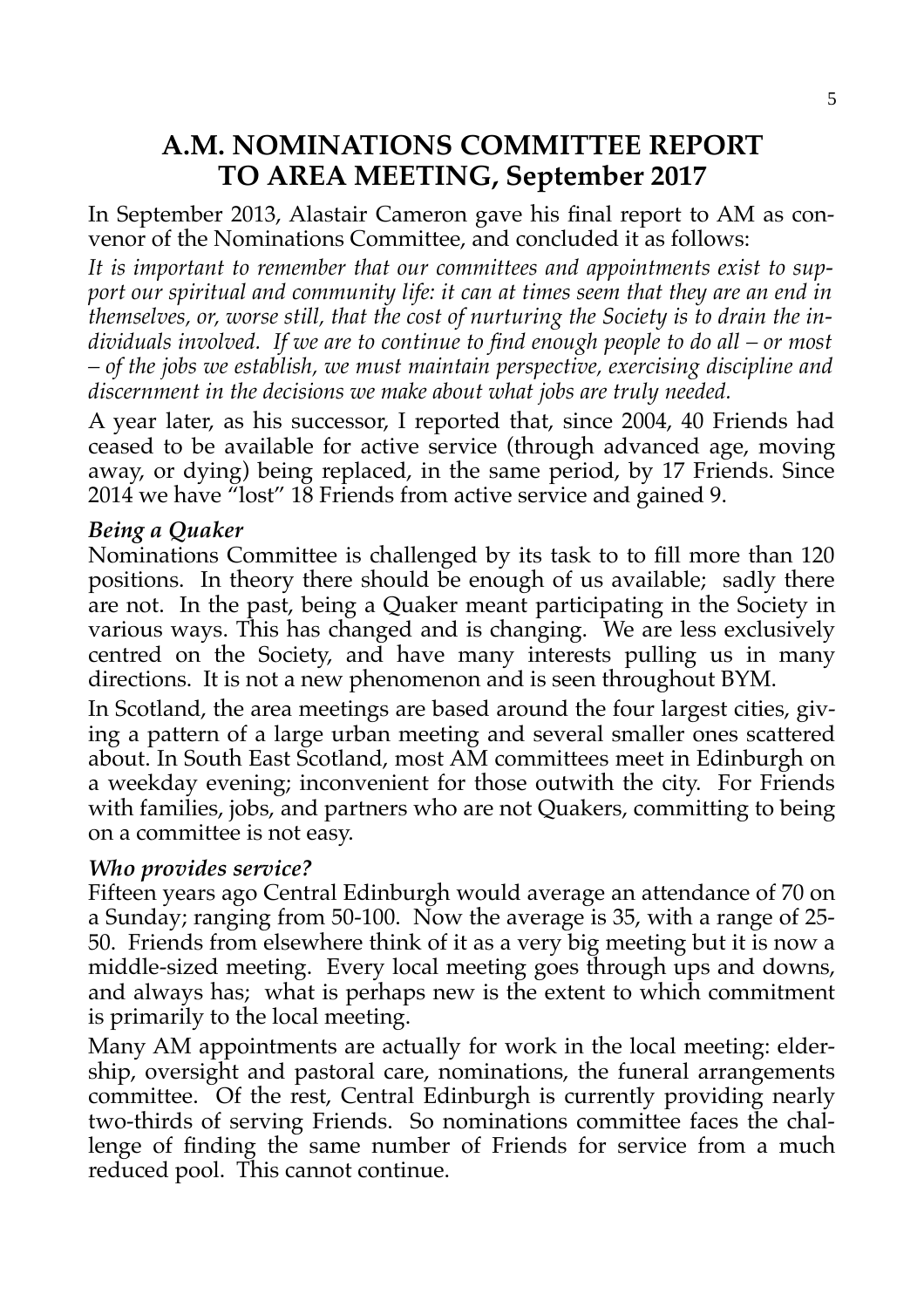#### *Changes*

We have held three meetings for learning. As a result we have made several changes to our discernment process. As a nominations committee we are visiting local meetings on a Sunday. A small group of Friends cannot know everyone in AM – especially what their gifts might be. We have been much more flexible in the way we find Friends: we have asked that names of Friends be suggested to us, and have highlighted jobs in *Sesame*.

Area Meeting has agreed that Attenders may be appointed to Pastoral Care & Oversight roles; and we noted that at BYM in May 2016, it was determined that the only role requiring membership of the Society was that of Trustee, including the Treasurer, who is a trustee *ex officio*.

#### *Question of Support*

At our meeting for learning in November 2016 the question of support was discussed at some length. Outwith Quakers (in the "normal world") there are line management mechanisms for providing support to both paid staff and volunteers. We do not have such mechanisms. We were aware of instances, through conversations we had had, of Friends having struggled or felt unsupported.

Who supports the committee member?

Who supports the convenor?

Who supports the solitary Friend?

We do not have any ready answers to these questions.

#### *How to move forward?*

We are struggling to find Friends and this is likely to become unsustainable and we need to begin to find ways of rectifying the situation. So the three areas that need to be addressed are:

1. A declining population doing the same number of jobs. And the way Friends "belong" is different.

2. The committees we have and the number of Friends who serve are historical. Might we have few committees; fewer appointments?

3. Our communications between Friends, local meetings and area meeting has evolved. Is it fit for purpose? Can we find better ways of doing it?

Area Meeting has agreed an all-day threshing meeting to examine these issues and see where that takes us: it is to be on **Saturday 9 December**.

I will finish with part of *Quaker Faith & Practice* 20.71, by Mary Lou Leavitt; it refers to conflict resolution but I think is equally applicable to threshing meetings.

*Naming: Being clear and honest about the problem as I see it, stating what I see and how I feel about it.*

*Listening: Listening not just to the words, but to the feelings and needs behind the words.*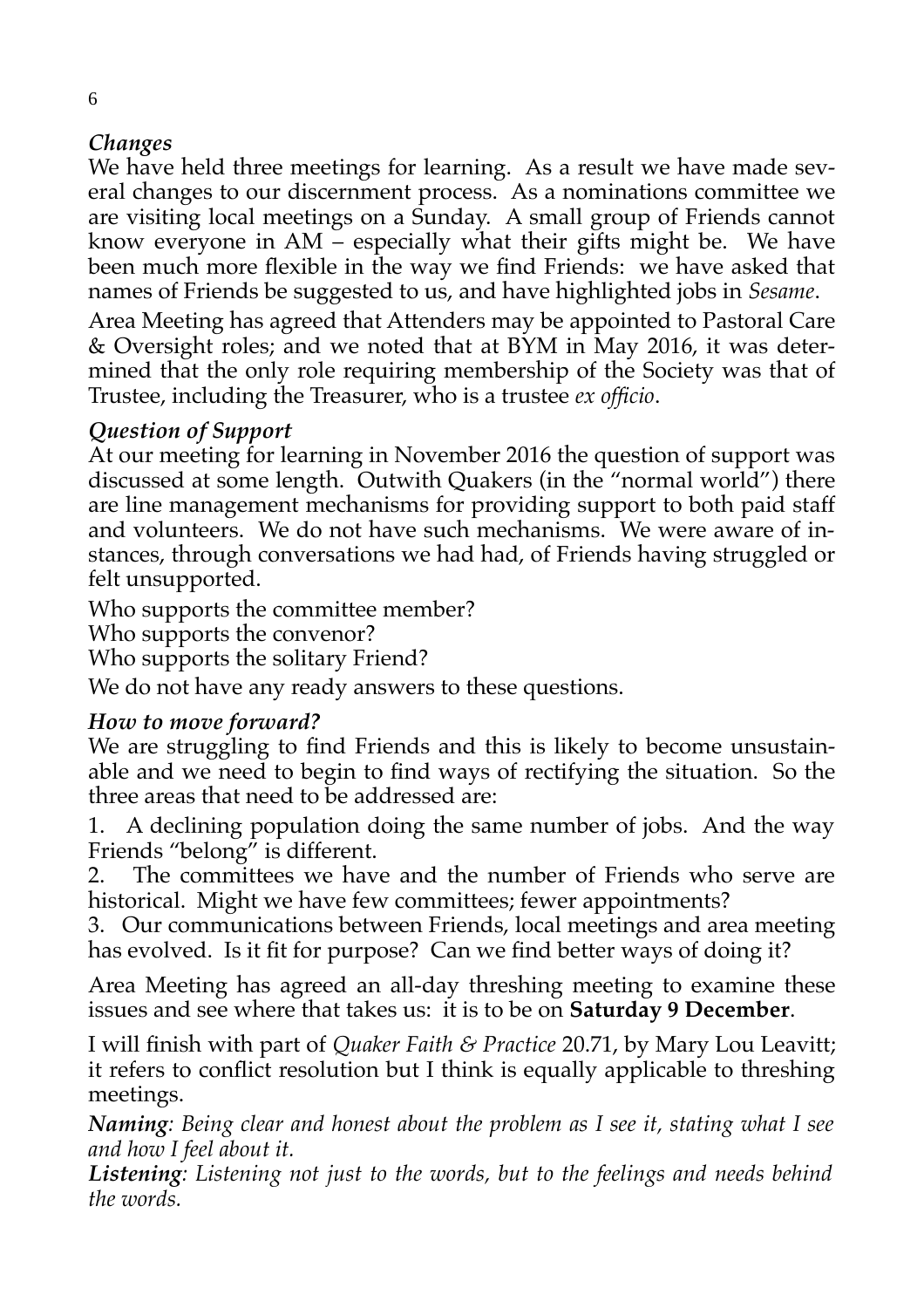*Letting go: Acknowledging the possibility that there may be other solutions than the ones we've thought of yet; letting the imagination in – making room for the Spirit.*

**Don Stubbings**, convenor, Nominations Committee

## **Funeral Arrangements Committee** *Some personal views*

This members of this Area Meeting committee meet twice yearly. I have been a member for a couple of years. In addition, each Local Meeting appoints someone to liaise with the committee and who are invited to these meetings. The committee is clerked by Laurie Naumann.

Any Elder can organise a Quaker Funeral; there is no legal aspect to this role. Members of the Funeral Arrangements Committee offer help and support when required.

Elders and Laurie Naumann often get asked by the family of a deceased member or attender to be involved in arranging a Quaker funeral. It is then so very helpful if the person has left some written instructions. This can be done by completing the Area Meeting Funeral Preference Form, to be found on the AM website page. It can be filled in and printed or completed on line. Laurie ensures that completed forms are stored in a secure place in the Edinburgh Quaker Meeting House. Somebody from the Funeral Arrangements Committee then makes contact with those who have made the approach to us.

As I see it, my task is then to facilitate the planning, so that those closest to the deceased can have a funeral that is what would be helpful to them, incorporating the wishes of the deceased as far as they are known.

Even when someone is known to be close to death, the actual death often comes as a shock. Suddenly there are so many practical things to be arranged within a few days, among these: notification to relatives and friends, appointing an undertaker, booking a crematorium or a church, arranging a reception, printing some memorial notes *etc*. And there can be issues of how to access money for immediate expenses. The Funeral Directors are usually very helpful and they are well used to dealing with stunned relatives.

Sometimes certain family members are hesitant about having a Quaker Meeting for Worship and would rather have a traditional church service. At many funerals the majority of those attending this Meeting for Worship are completely unfamiliar with Quaker traditions. During exploratory meetings with the family we might discuss how we could create more of a programmed Meeting for Worship. It is important that we together work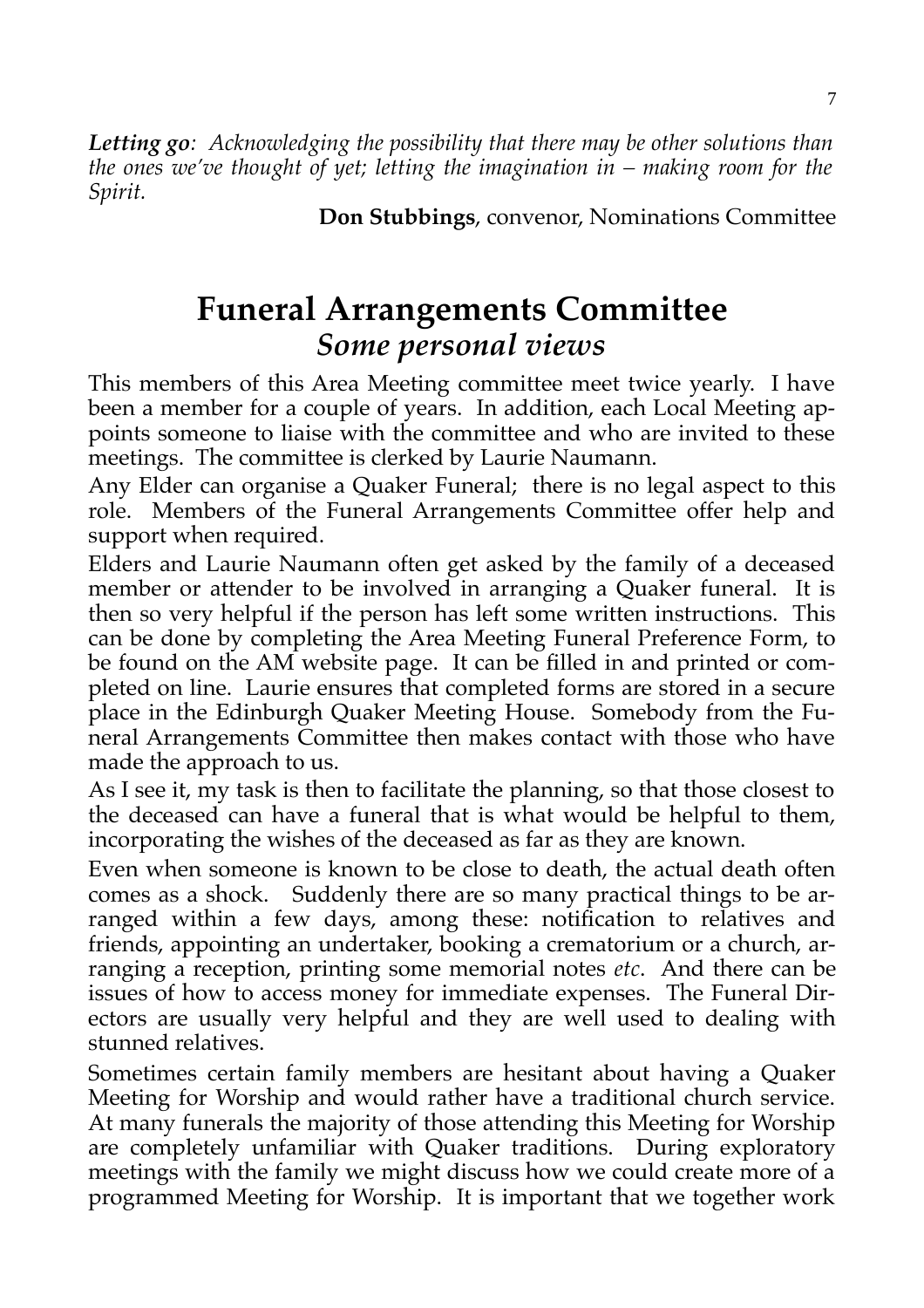out a plan for the Meeting for Worship which is sensitive to the needs of the mourners and is acceptable to all.

There are always practical issues about the timing of the Meeting for Worship, a sufficient long slot in the crematorium and any reception afterwards. Whom to notify and how, who to introduce the funeral, flowers, a collection, printed notes for the order of service and what these could contain. There may be favourite music to choose for when people enter and leave the room. Music or singing can be included. Should a photo or some significant item be displayed?

For a Quaker funeral, we try to ensure that that there is an adequate Quaker presence at it, especially of serving elders and overseers.

At a Quaker funeral, one of the two Elders at the front will begin by explaining what will happen as in any Meeting for Worship and all are asked participate in silent worship. Vocal contributions are welcome. There will be a short printed notice on the chairs about Quaker funerals.

For many in our Quaker community a somewhat longer Memorial Meeting may be wanted. This can take place on the same day, especially if a short funeral was held in the crematorium and only attended by close family. Or the memorial can be arranged to take place several months later so that more family members and friends have the opportunity to attend.

A Memorial Meeting for Worship usually takes place when the immediate shock of the death has diminished. We can be more reflective and focus better on the Grace of God as shown in the life of the departed Friend. We can give thanks for the humanity of the person, their complex personality and the joy of shared experiences. The Meeting for Worship usually lasts for an hour and is followed by some refreshments. The right holding of this Meeting for Worship is, as usual, the responsibility of Elders.

In some cases the funeral is led together by a church minister and a Quaker Elder.

#### **Kerstin Phillips**

Read *Quaker Faith & Practice*, ch. 17. Website: www.quakerscotland.org

## **Pendle Hill Pamphlets**

Our library has a nearly complete run of this series from 1965, and most of them languish undeservedly unread; although East Lothian Meeting members seem to appreciate them! Each pamphlet concentrates on a single subject in thirty pages by a Quaker who has perhaps made it his/her study while at Pendle Hill. I do recommend them.

8

**Rachel Frith**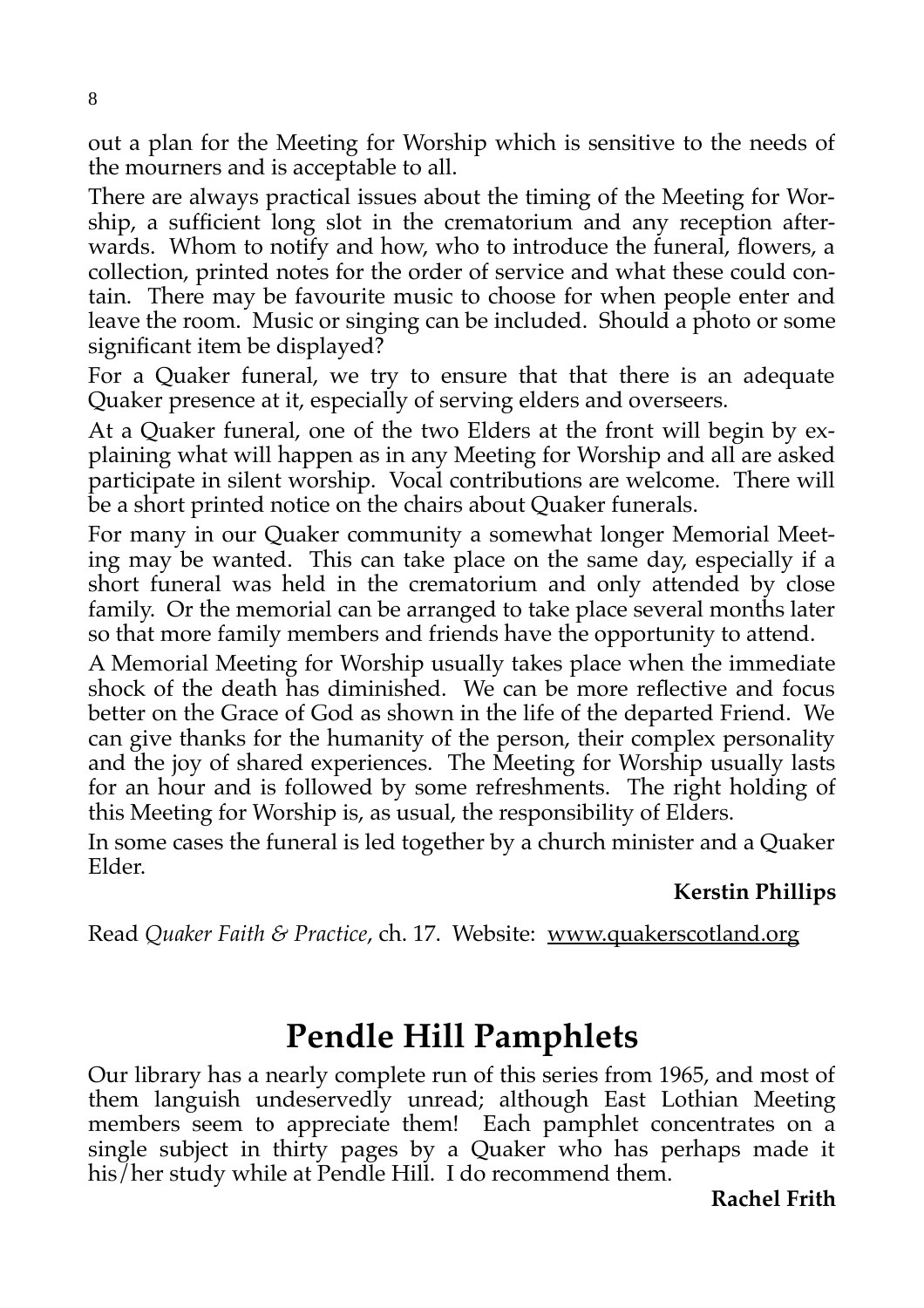## **Meeting for Sufferings: 7 October 2017**

Sufferings for the first time in this triennium was held at Mount Street Meeting House, Manchester. Despite its being nearer than London, I found the shorter journey more difficult and arduous, and travelling on the Friday evening I missed what were by all accounts delicious food and warm fellowship provided by local Friends. For the first time, Friends House arranged hotel accommodation for those requiring it; however, both myself and the Friend from North of Scotland had already booked our own.

The Agenda included the usual items of Court & Prison register (of Friends and Attenders whose witness has put them at odds with the authorities: 20 this time, including six arrested during a Meeting for Worship outside an arms fair in London); minutes received from Area Meetings and Central Committees; the Trustees' report; appointments; and, of course, silent worship. The order of business was re-arranged so that we heard the substantial Annual Report from Quaker Peace & Social Witness (QPSW) Central Committee in the morning.

The first part of this report was given by Jeff Beatty, a committee member, hence unpaid. He told us of the multiplicity of work carried out by QPSW: locally, at a European level and world wide. This enormous range means, of course, a struggle with funding. Short term legacy and grant funding is helpful, but there are also the demands of essential long term work. Some of this is collaborative: QPSW and Quaker Life both value closer links.

This was followed by a presentation on the 'Sanctuary Everywhere' Manifesto by Helen Drewery (now styled 'Head of Worship & Witness'; formerly, General Secretary of QPSW). Friends locally may have been involved in the listening exercise which enabled the Manifesto to be brought to fruition. This had much discussion and flowed by seemingly initial acceptance to being referred back to QPSW to make more explicit its Quaker basis as, although the principles behind the Manifesto were accepted, Friends could envisage difficulties in practice. There are six points and a preamble to the Manifesto and Helen Drewery explained the principles behind each. The Quaker Business Method truly at work. [*For more about the Sanctuary project, see page 20.*]

In 2015, Sufferings adopted a new formalised system for listing groups that exist within Quakerism but are not part of the structure of the Society of Friends. 'Quaker recognised bodies' (QRBs) are divided into four categories: a 'linked' group is one created by a minute of a meeting, or whose members are appointed by meetings; 'external' groups are regulated by some external body such as Companies House or the Charity Regulator; 'free standing' groups are those brought together by a shared interest; and 'emergent' groups are new bodies which may be short-lived and so are given QRB status for up to two years. One emergent body – the Quaker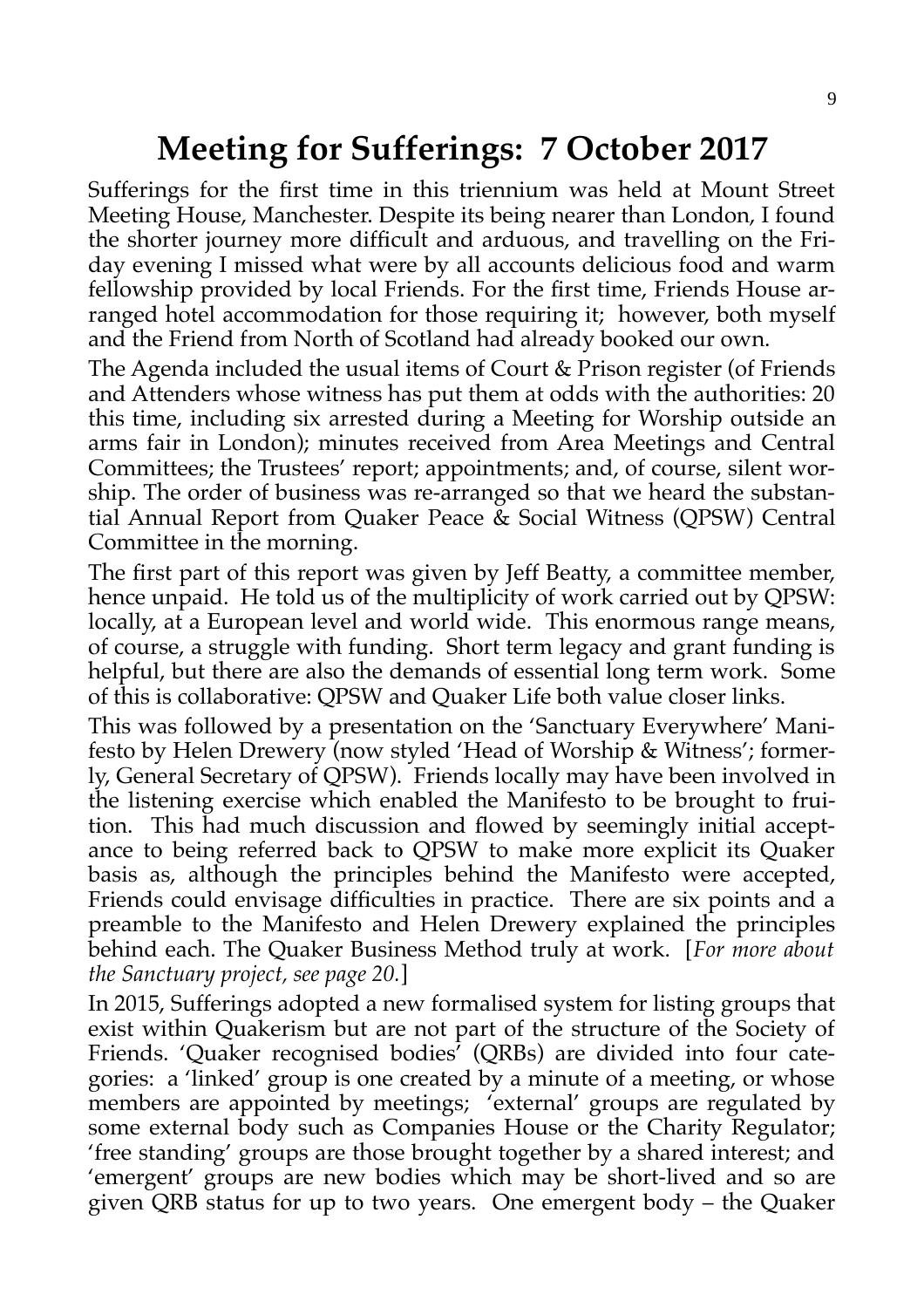Decriminalisation Network – was registered at the meeting until September 2019; eleven other groups (7 'external', 3 'free standing' and 1 'linked') were registered until September 2022.

Relating to Europe, which may receive increasing attention because of the vote to leave, we received papers from both Quaker World Relations Committee on the Future of Europe and also a QCCIR paper on the 500th Anniversary of Lutheran Reform (I will bring both with me to AM on 25 November if Friends wish to read them; but also check BYM's website).

Sadly the presentation by Jane Dawson, head of External Communications, was compressed by time constraints. Her main point is that *every* Quaker is a communicator. If Friends have views on how they wish to hear about public statements, please contact the Advocacy & Public Relations Team.

Arising from Yearly Meeting, we are all to look at how Quakers can be diverse and inclusive. Area Meetings, and others, will be asked to consider the following questions :-

*In what ways is your meeting (or committee, or group) already diverse? In what ways could it be more diverse? What would help it become more diverse? What are the opportunities and barriers?*

This was a useful exercise: a tiny part of a long-term process.

Finally, but certainly not least, we heard that Friends in Wales would be celebrating their 25th anniversary on 21 October in Newtown, Powys. I hope there were representatives from Scotland present.

#### **Kate Arnot**

## **Northern Friends Peace Board**

The Board met for the final time in 2017 at Darlington Meeting House on 14 October. At our last visit there, in March 2012, the programme had to be revised at the last minute because Maya Evans, who had been due to tell us about peace work in Afghanistan, was in prison; this time, the afternoon speaker (our Friend Janet Fenton) was in the happier position of being part of a body that had just won a Nobel Prize! – *see page 19*. We were nevertheless reminded of the risks entailed in peace activism: Sam Walton, a QPSW staff member who used to attend Board meetings, was, we heard, to stand trial in Bolton for attempting to damage fighter jets awaiting shipment to Saudi Arabia; he and his co-accused, Dan Woodhouse (a Methodist minister) faced a possible ten-year sentence. [Both were acquitted when the case reached court, however; *see* https://www.quaker.org.uk/newsand-events/news/peace-activists-found-not-guilty-of-criminal-damage.]

In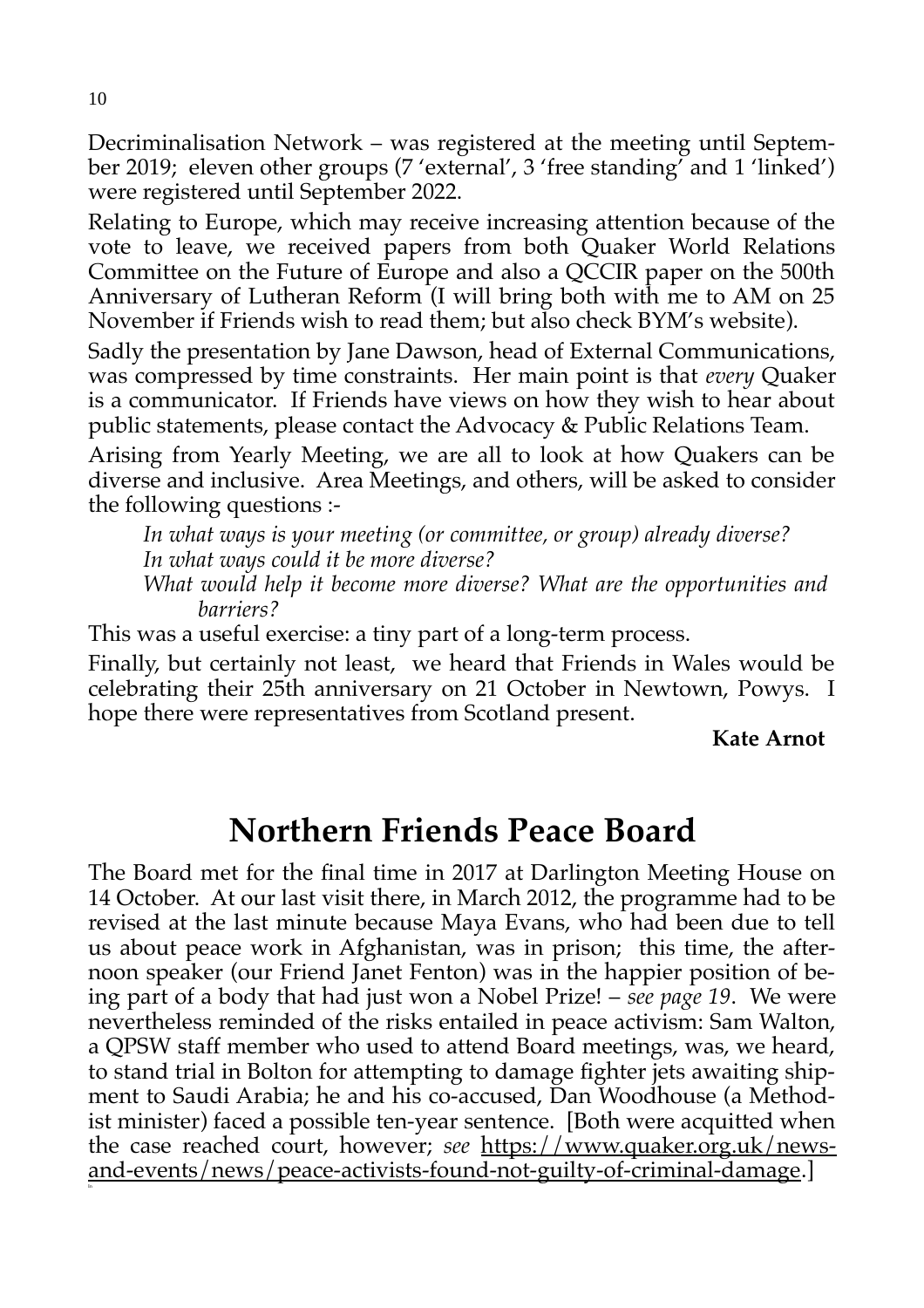In the morning, Peter and Carol Greenwood spoke to us about an initiative local to Darlington, the White Rose Group, which they had set up as a response to right-wing racist activism in the north of England; they had felt that the confrontational opposition of such groups as the Anti-Nazi League might not be the best way to address bigotry. Taking their name from the non-violent German resistance group which opposed Hitler in 1942-3, and their inspiration from the much-quoted saying of Jo Cox MP that *we have more in common than that which divides*, they have been developing a range of activities to put these words into action in the town. Information about them is at **<https://www.whiterosedarlington.com/>**.

Janet Fenton's talk updated us on progress towards a Treaty on the Prohibition of Nuclear Weapons, a news story which the mainstream media seem studiously to have avoided, and a development which the UK government has strenuously opposed. Janet had been back at the UN in New York in the week before the Darlington meeting, and mentioned in particular efforts to promote nuclear disarmament in the Middle East. Her own website **<http://www.nuclearban.scot/>** has more information about this, and also on local action in favour of peace and disarmament, such as the major demonstration planned for Faslane in September 2018.

This year the Board has met only three times instead of four, and there was discussion as to whether we should make this the regular pattern. It was decided, however, that we will go back to having four meeting, except in years when there is a Yearly Meeting Gathering, when an event at that will take the place of one of them. The next YMG is to be in 2020; thus in 2018 and '19 we will meet four times, although the venue for our next meeting was not mentioned in our closing minute.

 **Alan Frith**

## **Job Vacancy: Temporary Assistant, Edinburgh Quaker Meeting House**

**\_\_\_\_\_\_\_\_\_\_\_\_\_\_\_\_\_\_\_\_\_\_\_\_\_\_\_\_\_\_\_\_\_\_\_\_\_\_\_\_\_\_\_\_\_\_\_\_\_\_\_\_\_\_\_\_\_\_\_\_\_\_\_\_\_\_\_\_\_\_\_\_\_\_\_\_\_\_\_\_\_\_\_\_\_\_\_\_\_\_\_\_\_\_\_\_\_\_\_\_\_\_\_\_\_\_\_\_\_\_\_\_\_\_\_\_\_\_\_\_\_\_\_\_\_\_\_\_\_\_\_\_\_\_\_\_\_\_\_\_\_\_\_\_\_\_\_\_\_\_\_\_\_\_\_\_\_\_\_\_**

Edinburgh Quaker Meeting House wishes to recruit a Meeting House Assistant on a fixed-term, temporary basis, from early February to mid April 2018 (10 weeks maximum). Duties include providing a Friendly welcome for users of the building, serving/clearing refreshments, and some admin. Hours: 15 hours per week, to be worked Tuesday/Wednesday/Thursday, normally 10am-3pm. Possibility of additional shifts on a casual basis. Salary: £8.75/hour (Real Living Wage).

**For full details and an application form, please contact the managers Sue Proudlove & Tony Wilkes on 0131 225 4825, or email [office@equaker.org.uk.](mailto:office@equaker.org.uk) Closing date: 15 December 2017.**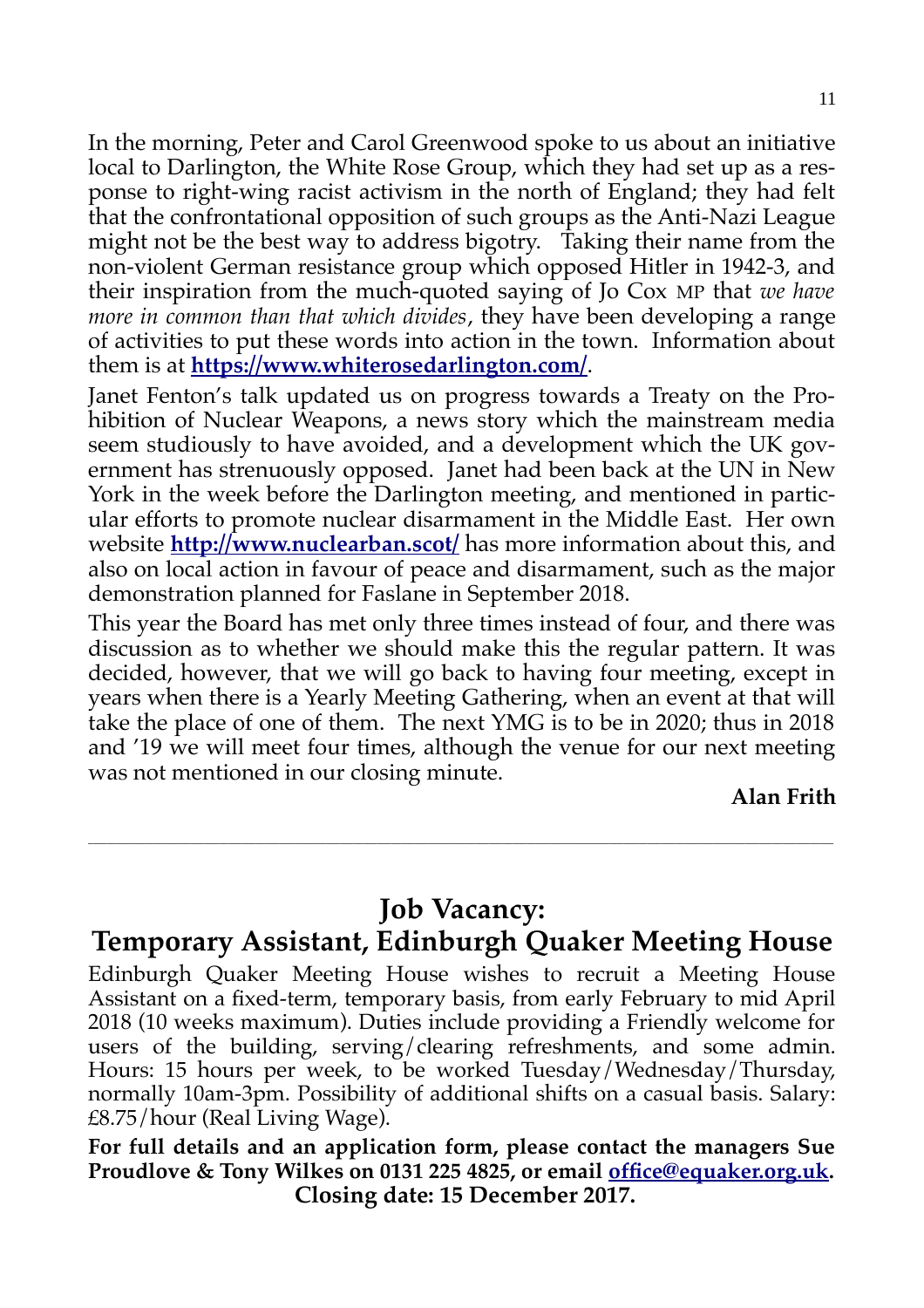## **George Lakey**  *Edinburgh Quaker Meeting House, 9 October 2017*

*After attending Yearly Meeting Gathering, where he gave one of the introductions to the first session, our American Friend George Lakey toured Britain to talk about his newest book,* Viking Economics: How the Scandinavians Got It Right – and How We Can, Too*. (Melville House Publishing, ISBN 978-1-61219-621-3). David Sterratt was at the third of the three meetings in Scotland at which George Lakey spoke.*

On the way home from hearing George Lakey, I realised that something about him had made me think of Roald Dahl's Big Friendly Giant. There are the obvious similarities: George is tall, friendly, gentle, sweet and funny, like the BFG. But there's more: the BFG catches dreams so he can distribute the good ones to children. George, initially through living in Norway in the late 1950s, caught the Nordic "dream" and has been trying to distribute it to "his people" in the US ever since.

Surprisingly for a talk ostensibly on economics, George began with the story of how he fell in love with a Norwegian woman on a workcamp in Nebraska and found himself married and living in Norway at the age of 21. The economics came in when he recounted being able to matriculate at Oslo University for only \$14 – a tiny sum compared to US colleges. He asked a fellow student how this Norwegian system could possibly make sense. "Wouldn't you say that brains are an economic resource to a country?" he was asked in reply. "Yes." "Then why wouldn't you want to develop your resources fully instead of letting a barrier like money get in the way?" This alien notion got George thinking, and after a year in Norway he was keen to export the ideas to "his people" in the US.

Many of the virtues of Nordic countries are fairly well known: excellent public services, especially good childcare and free higher education, and short working hours. All seem to be connected with low inequality and high scores on global indices of happiness. George's talk was not so much about these virtues, but rather about how they came to be.

In his analysis, covered in the first third of his book, the polarisation of society in the 1920s and 30s actually led to the system. In essence, by a combination of a positive vision, coupled with strike action, the workers forced compromise on the elites: the elites would hold on to their properties and companies, but political control would truly lie with the people and the well-off would be taxed heavily. Critically, the power of the elites, the  $1\%$ , was permanently weakened.

This was one of the major themes of George's talk: the importance of a positive vision, not just an analysis of what is wrong. In his view there is little point going to meetings to find out how bad things are; much better is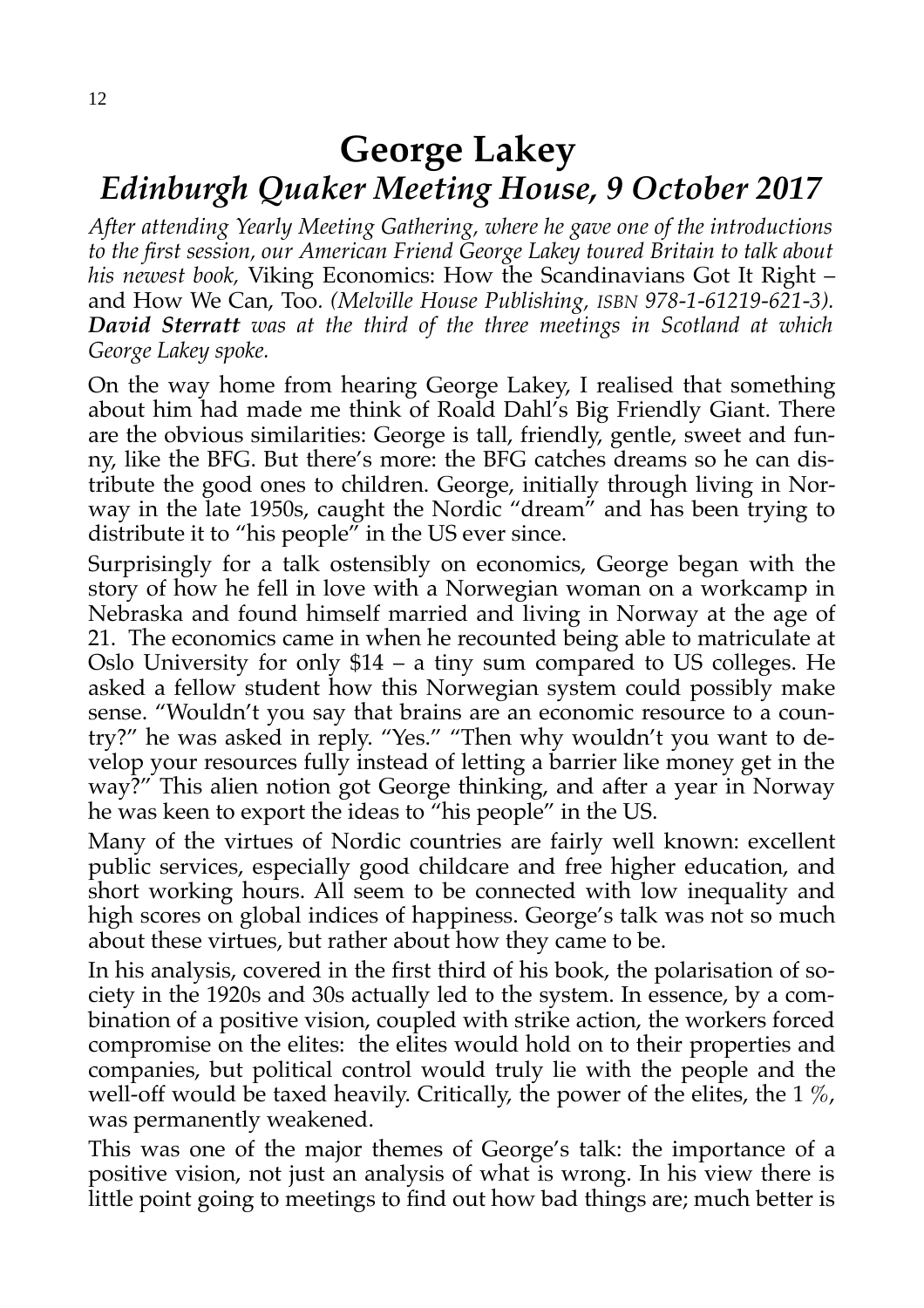to work out how we can change things. This vision needs to be informed by new thinking, and pursued persistently.

For example, the Swedish economist Gunnar Myrdal turned economics on its head by assuming people want to work, rather than to avoid it, as many economic theories assume. George's elegant proof for this? His children, grandchildren and great-grandchildren at the beach, where they spontaneously work on building sandcastles and digging holes, despite their efforts being washed away daily.

Nordic countries meet this desire to work with a "design economy" in which jobs are made to be manageable and satisfying. Long holidays mean more rested and productive workers. There is free rehabilitation and it's easy to change if an existing job becomes unsatisfying. George contrasted this with the International Monetary Fund's advice to New Zealand that more unemployment would encourage inward investment. This is one of the areas covered in the second third of the book, "Design for living in Nordic countries", along with co-operatives, poverty abolition, education, taxes and (perhaps surprisingly) entrepreneurship: Norway has a higher rate of start-ups than the US, perhaps because of the lack of worry about education, retirement, student debt and healthcare, as well as an active government programme of support.

After his 45-minute race through the themes of the book, the audience was invited to find someone new to discuss the talk with and come up with challenging questions. We obliged. My neighbour and I were intrigued as to why in the UK we seemed to have had half a Nordic revolution after World War II, but had somehow lost momentum. The elites had not been completely subdued, was George's view, as they had in the Nordic countries. Adept at spotting trends and giving ground when under pressure, they take it back when the pressure relaxes.

What, if anything, was the equivalent of the unions in 1920s & 30s Sweden and Norway? This question drew forth a mini-lecture on the power of nonviolent direct action, shown by the Earth Quaker Action Team's successful campaign to make the seventh-largest bank in the US end its involvement in "mountaintop extraction" of coal – blowing the tops off hills with high explosive, not only causing environmental destruction, but also followed by increases in cancer and birth defects. George and the team tried to work out what a "Quaker hold-up" of a bank would be like. It turns out it is running a Meeting for Worship in the bank hall. The management find this very difficult to deal with. How do rule-obeying middle-class Quakers disrupt an AGM? Hold a business meeting at it, announcing items of business at the same time as the AGM agenda is read out. Result: AGM adjourned after 20 minutes, Quakers leaving singing 'This little light of mine', and some of the others present joining in! Key to this campaign's success was constant reflection, learning about other successful campaigns, gradual es-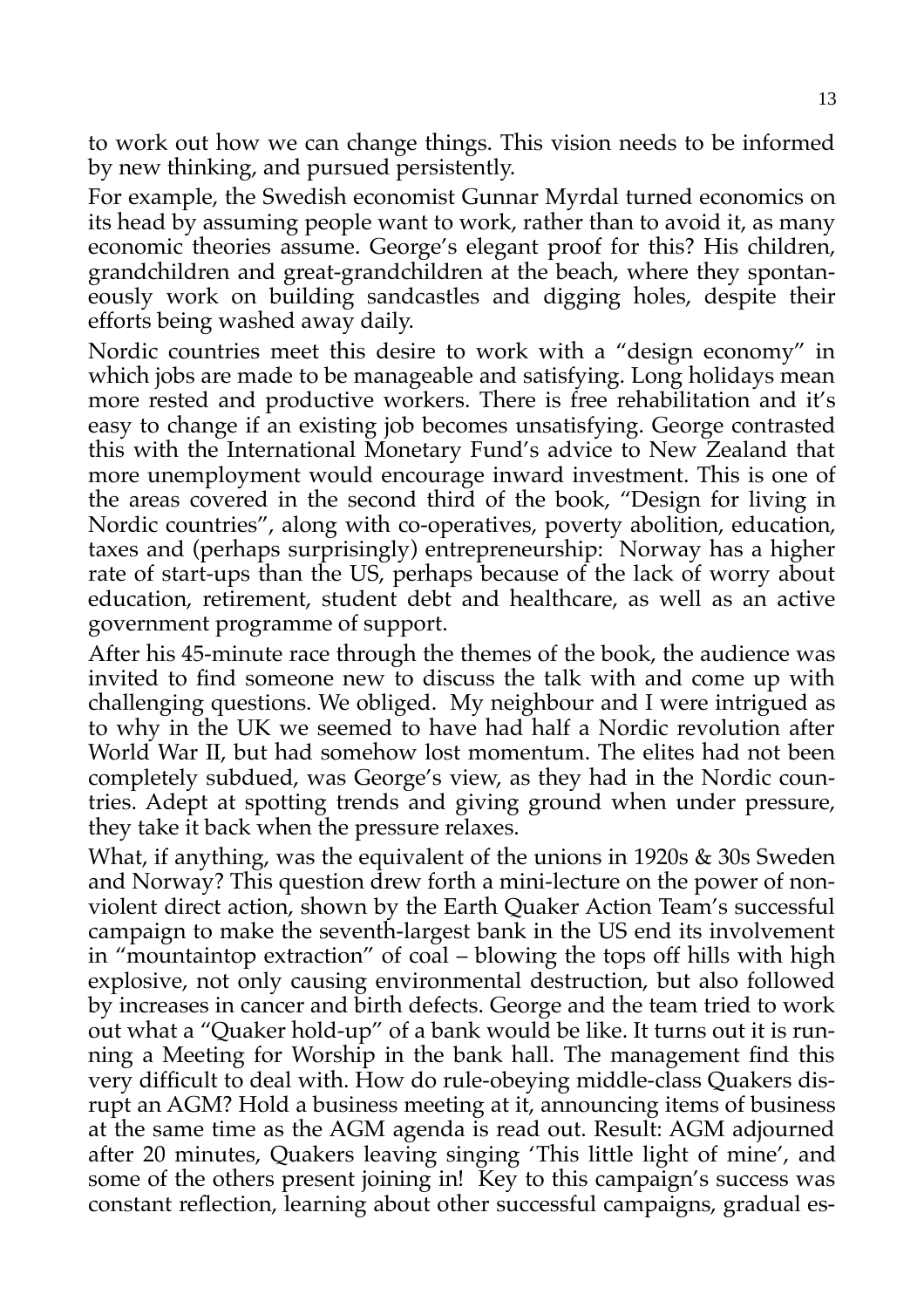calation and persistence. And the X-factor: the management was unnerved because it couldn't read what the Earthquakers were going to do next. Middle-class, they were behaving more like stereotypical activists.

It's all very well, said the next questioner, to do these things if you *are* a middle-class white person, but what if you're a minority? How can the people already marginalised win this sort of battle? – look at Black Lives Matter, for example. This question caused George to pause for the first time in the evening. He cited the civil rights movement as a minority movement that effected change, and of how he was one of the relatively few white people to join it. It is critical to be always attacking, never on the defensive – a point on which Gandhi and Napoleon agreed. Thus the LGBT movement, of which he was also part, has been constantly pushing, not stopping at legalisation, but going on to gay marriage.

The rise of the far right in Sweden and Norway was mentioned. There was little time left to answer this, but this and other challenges to the Nordic system are covered in the final part of Viking Economics, and the system's shortcomings and mistakes are mentioned the book, including a discussion of how Sweden, Norway and Iceland dealt with the banking crash that followed their flirtation with neo-liberal economics.

Over his almost 60 years of activism, George Lakey, has been collecting stories and methods of the "technology" of non-violent action. At the same time as being deadly serious about the "craft" of non-violent action, he exudes a childlike joy in what he does. Much as when the BFG tames the man-eating giants non-violently by feeding them snozcumbers.

# *Quaker Life Representative Council October 2017*

Writing this article has given me quite a task as there is so much I would like to share. I came away with more questions than answers but with a heart lighter and definitely hopeful for our future. Trying to condense the weekend into a few paragraphs has been difficult but I have tried.

Michael Long (Clerk to QLRC) offered an introduction by recalling the Manchester Conference of 1895, when a thousand Friends gathered to discern how the Society might save itself from a slow descent into obscurity. It was younger Friends at that time who spoke with eloquence and force of a future for the Society. John Wilhelm Rowntree envisioned a revitalised faith, '*deeper in its basis, clearer in its vision, broader in its charity…and as warm in its love'* rising out of the '*seeming chaos*' of the modern world. [*See also page 17*]

Michael mentioned the 2005 'Recast' Report (*RE*presentation, *C*ommunications and *A*ccountability in our *ST*ructures) which shaped the way we look at our meetings today and wondered if it should be looked at again, with fresh eyes, to see if further implementation might produce rewards.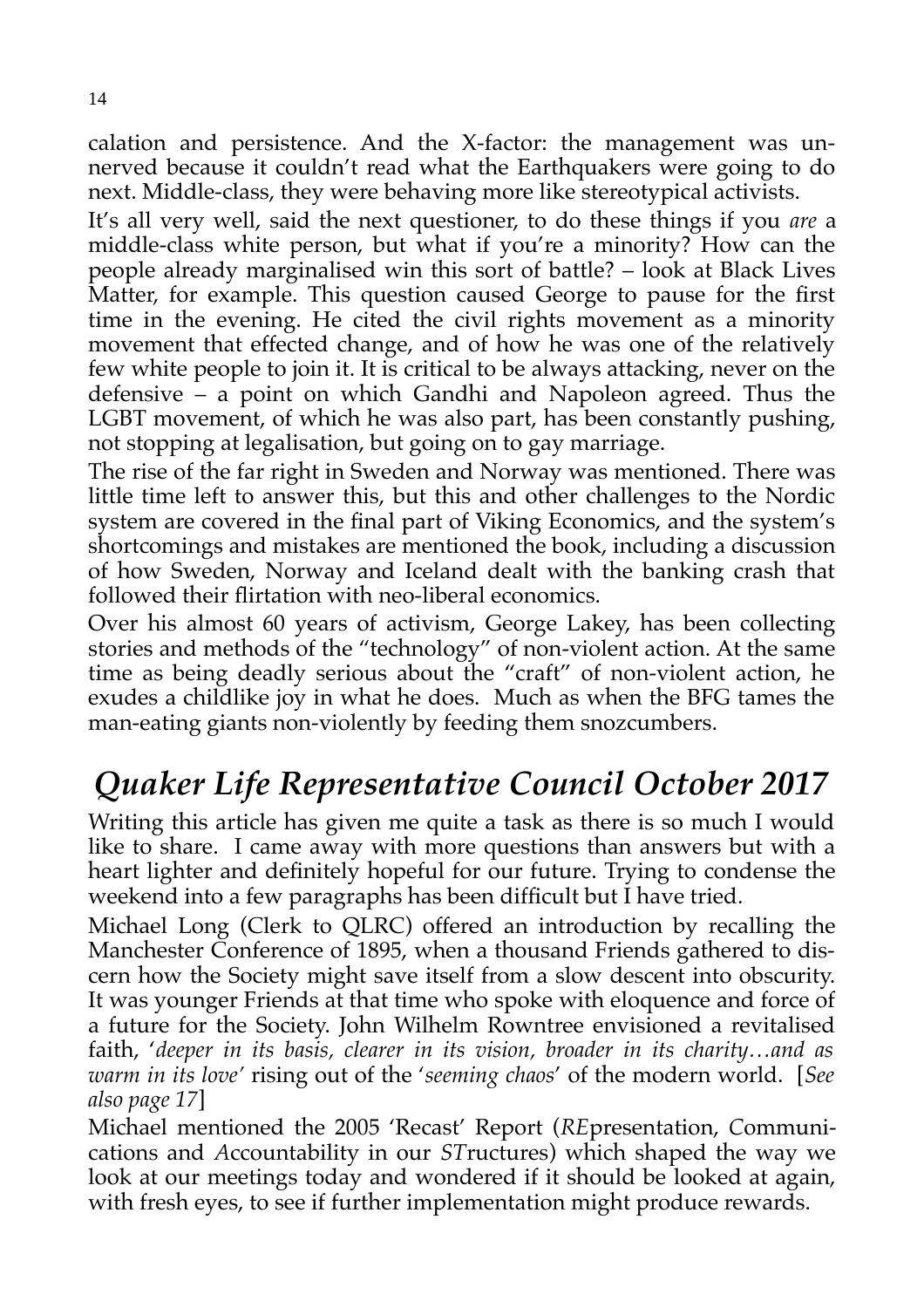In our main session we heard from three Friends, Paul Parker, Deborah Rowlands and Julia Ryberg.

Deborah Rowlands, currently Clerk to Britain Yearly Meeting, and Paul Parker, Recording Clerk, combined their powerful and eloquent resources, reporting on their recent journey through North America and the ideas they have brought back. We were challenged with three opening queries:

*What gives life? Why do we meet?* and *What is 'Gospel Order'?*

According to Sandra Cronk (1942-2000: Quaker author, spiritual nurturer, teacher, and historian of religions), Gospel Order rests on three pillars. Deborah and Paul used the metaphor of a three-legged stool.

The first pillar is our inward life of worship and discernment. In North America, with over 40 yearly meetings, it can be hard to find common ground between them, but in any faith community there must be outward teaching and inward reflection. Do we do enough studying ourselves? North America yearly meetings make regular use of clearness and care committees. How can we make better use of our Quaker practices? Could we try extended worship, communal singing, more programmed worship or worship sharing?

The second pillar is the functioning of the church community. We should function in a way that reflects our needs, rather than doing things in the way we have always done them. Philadelphia Yearly Meeting laid down many of its committees and formed collaboratives of those with particular interests. How do we grow leadership? Are young people able to exercise leadership locally? We should be asking how young people can be enabled. Collectively agreeing minutes is an important part of our discipline. People need to learn it. Minutes give authority and support to work. How often are we in touch with those who don't come to meeting for worship? Can we use our meeting houses to build community? Can we consider using paid support to free up people for other tasks? How good are we at naming our gifts? Nominations must enable us to grow in service. Deadness happens when Friends wish they were somewhere else.

The third is social testimony. What are meetings doing together? In Baltimore Yearly Meeting area there is a Quaker voluntary service project to enable young people to put belief into action with support. We also heard about an example of training groups of 20 young people a year in political lobbying on Quaker concerns. Doing work together is what draws us together. It's about finding our meeting's ministry.

They concluded by once again challenging us. Is there a particular pillar or leg of the stool that our meeting needs to pay attention to? Three legs give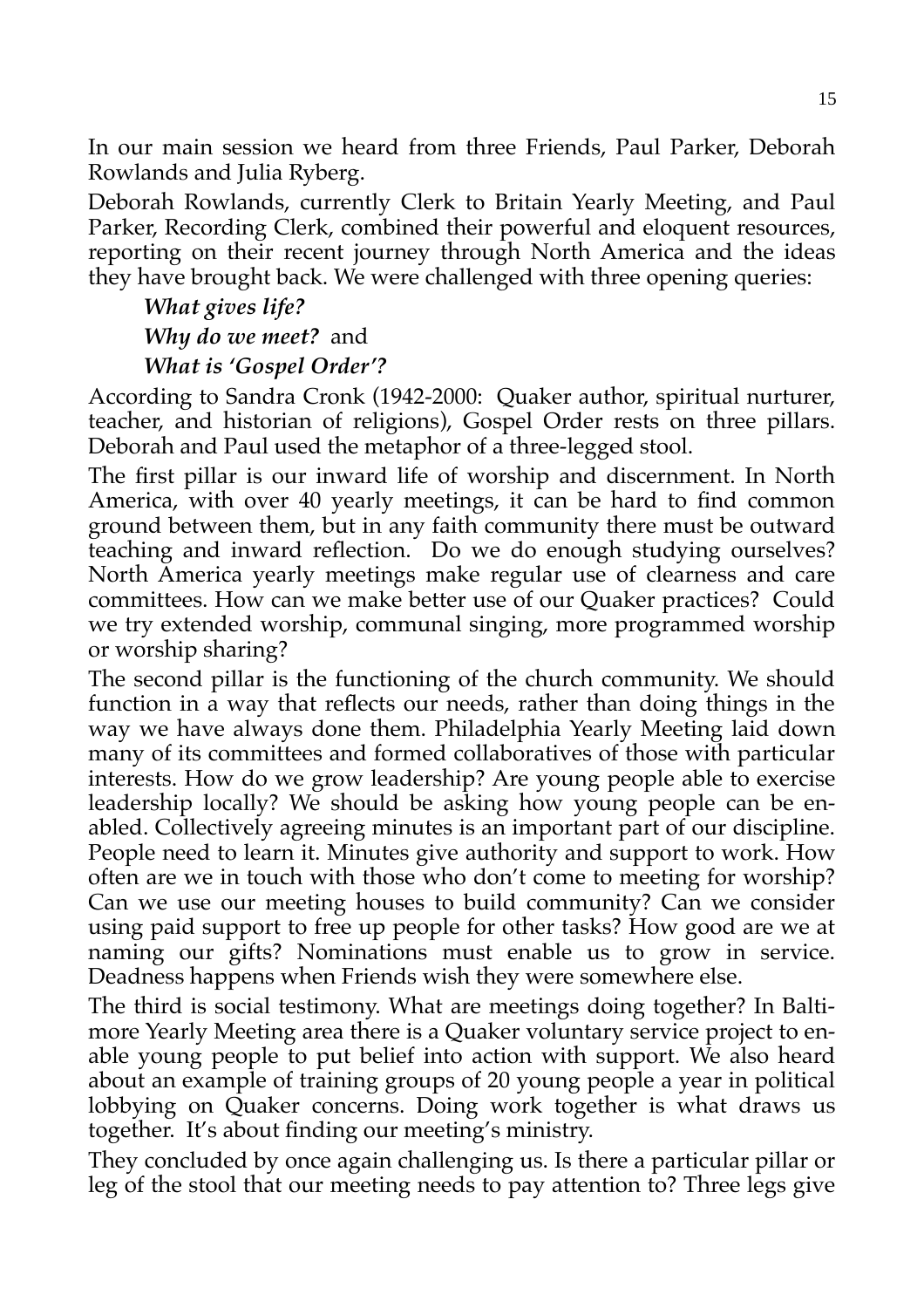stability. We need to encourage experimentation. It's about removing or replacing things, not adding extra burdens for ourselves.

Julia Ryberg provided a lively and fascinating glimpse of her role as an enabler and supporter of Quaker communities around Europe and the Middle East on behalf of Friends World Committee for Consultation. Reflecting on the previous speakers' analogy of a three legged stool to represent the pillars of Gospel Order, Julia remembered that Helen Rowlands had used a similar analogy when she visited Sweden with 'Woodbrooke on the Road' twenty years ago. In that instance, one leg of the stool was the individual, another the group and the third represented tradition. Julia suggested that tradition can be life-giving or it can also bring stagnation. She feels that we need to expand our ideas about tradition to incorporate context, thinking about context in terms of politics, culture and linguistics, as well as Quaker tradition. She is constantly surprised at the way in which she encounters the presence of war in her work. The memory and legacy of war is strong in young Friends in Europe, even this long after World War II.

The rest of the weekend was given over to reflection, storytelling, group discussions and the chance to watch one of two films on offer: *Of Gods and Men* (*Des hommes et des dieux*, 2010) and *Intouchables* (2011). Both powerful films.

As you can see there is much to reflect on. In the meantime I will continue to wait in the silence and see what rises to the surface.

*Katrina McCrea*

#### **DAY CONFERENCE**

# *Spiritual and Ethical Challenges for the 21st Century*

*Speakers & Facilitators:* Dr Sarah Chan, Prof Charles Cockell, Prof Tim Hayward, Dr Kieran Oberman, Prof W.C.K. Poon, Dr Naomi Richards, Dr Mathias Thaler, and Dr Elizabeth Drummond Young.

*Venue:* Sanctuary, Augustine United Church, 41 George IV Bridge, Edinburgh, EH1 1EL.

*Date:* Saturday 9 December 2017.

*Time:* Registration: 9.30am-10am. *Day Conference:* 10am-5.15pm.

[http://eicsp.org/events/event- details/501-day-conference](http://eicsp.org/events/event-details/501-day-conference-spiritual-and-ethical-challenges-for-the-c21-9-december-2017)[spiritual-and-ethical- challenges-for-the-c21-9- december-2017](http://eicsp.org/events/event-details/501-day-conference-spiritual-and-ethical-challenges-for-the-c21-9-december-2017)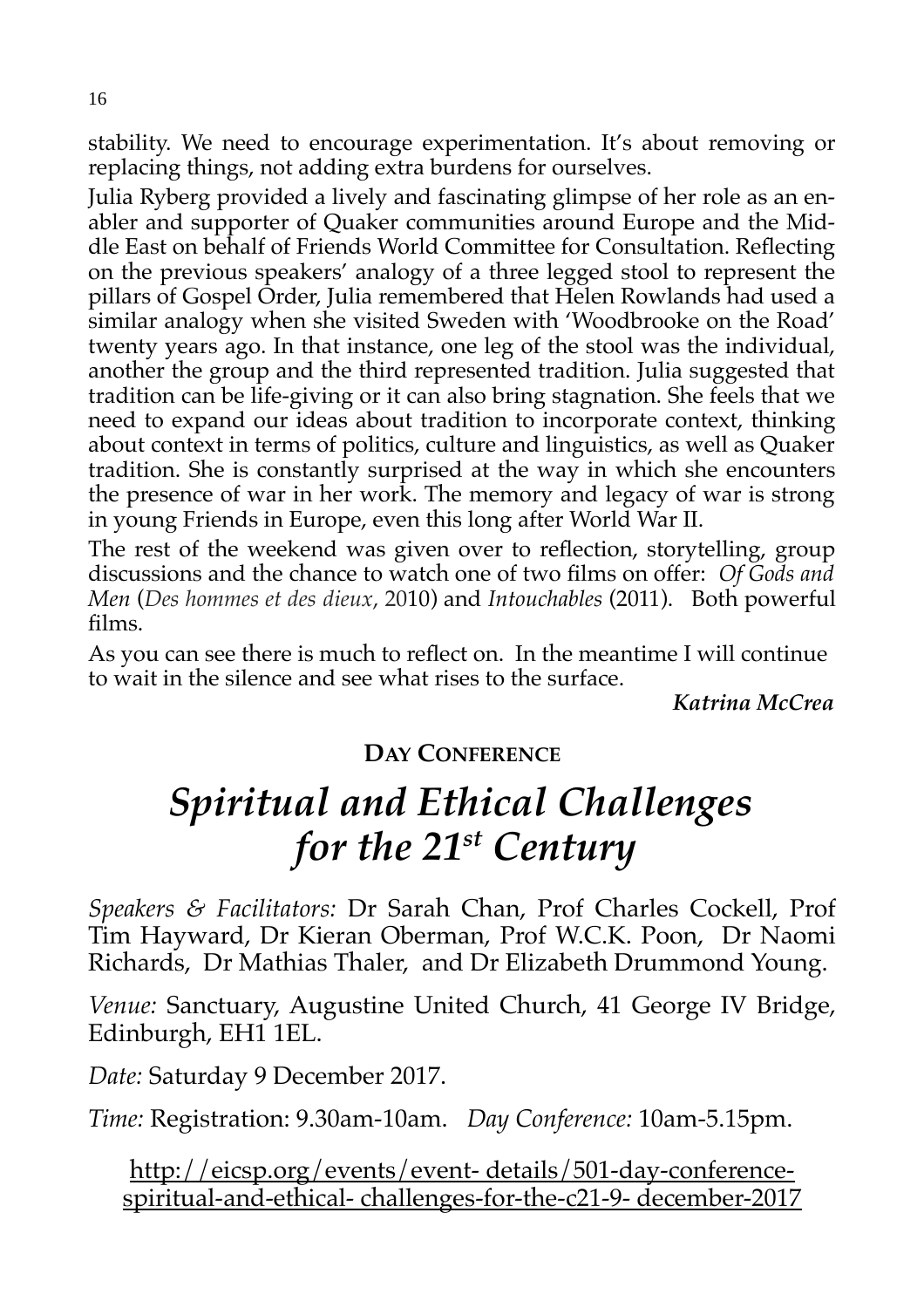# *Can a Scientific Man be a Sincere Friend?*

*SILVANUS P. THOMPSON (1851-1916) was an eminent physicist whote wrote on electricity, light and magnetism, as well as what* Chambers Biographical Dictionary *calls "a witty and effective little book",* Calculus Made Easy *(1910)*. *His address on the above question was one of the most memorable contributions to the Manchester Conference; this extract runs together two passages, as reproduced in* The Later Periods of Quakerism*, Rufus M. Jones, 1921.* 

We have no right to neglect our intellects any more than we have to neglect our bodies. We have no right to starve the one or the other, or to cripple any faculty or limb by persistently refusing to use it. We do not persistently refuse to use our eyes for fear they should show us something we had forgotten, or that our forefathers had incorrectly observed. Neither are we justified in refusing to think for fear that thought logically followed out might change opinions that we or our fathers have cherished. The faculty of reason, the noblest possession of a man's physical being, that which distinguishes him from the brute, is a faculty not only to be prized, trained, and used, but to be trusted and followed. He who neglects his intellectual powers, or refuses to be guided by them in the discovery of truth, is not only an intellectual coward, he is defying the purposes of the Almighty, just as truly as if he were deliberately to starve himself or to put out his own eyes. The heart cannot say to the head, I have no need of thee: else that would dishonour Him who created both.

Here, then, in the stress of modern problems, the true Friend may go forward, finding scope for his faculties, not fearing amid evil report and good report to use them. Man of science he may be, if such be his bent of mind and his training; and man of science none the less sincerely because he is a true Friend. For what is a Friend but one who, illuminated by the quickening Spirit, has learned to cast of the incrustations which ignorance and intellectual pride or intellectual folly have during the centuries built up around the simple code of Christ's teachings? Back to Christ's teachings was the essence of the Quaker reformation of the seventeenth century.

#### *The historian THOMAS HODGKIN (1831-1913) also spoke at the Conference:*

[W]e can say […] : "It is no device invented yesterday to escape from the logical consequences of these discoveries, it is a conclusion to which our forefathers were led by the Spirit of Christ Himself, that we need not ask you to accept the Hebrew chronology or the Hebrew cosmography as a necessary part of an all-rounded and infallible Word of God. Take the book and read it patiently and reverently, and you will find many precious messages of God to your soul. But that which was spoken unscientifically in the childhood of the world by the unscientific Hebrew sage is no essential part of Christ's message to the world today."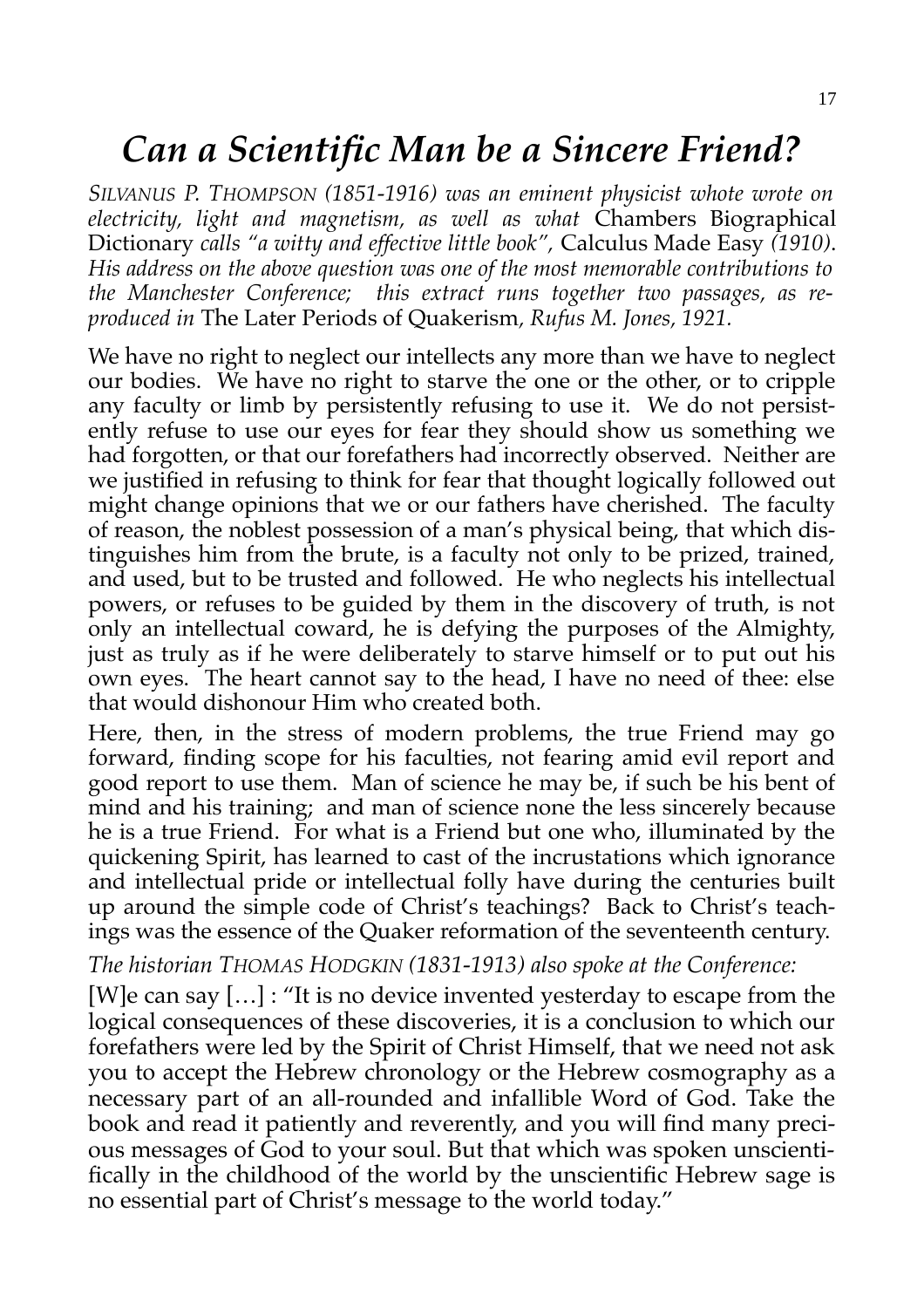# *Alan Dickinson*

*Our Friend Alan Dickinson died on 27 September, aged 87. Phil Lucas shared these memories at his funeral.*

Pat and I first got to know Alan in 1994, when we came to manage Edinburgh Quaker Meeting House. Alan had been attending that Meeting for many years. We soon learned we had a mutual interest in gardening (though his was far better informed than ours) and we responded to his invitation to visit his lovely garden at Greenfield Lodge, which he and Helen opened regularly under the Scottish Gardens Scheme.

When we bought our house and garden at Stenton, not far from Dunbar, in 1997, Alan and Helen were already thinking about downsizing, and generously offered a wide variety of plants to help us develop our own garden, many of which we still have and cherish. We were delighted to find they were moving to Dunbar, and became regular visitors to their house and listeners to Alan as he shared with us his detailed interest in plants and details of the research in which he was still, in retirement, engaged. Neither of us having scientific education past O-level, we were often bemused but also entertained by his quirky and delightful sense of humour. Visiting 63a Belhaven Road almost always involved a tour of the garden and inspection of whatever just then was providing interest.

After Helen's death, Alan became a frequent visitor to our house and it was a pleasure to share his delight in the simple food we cooked for him. He craved company, and found his loneliness painful.

He continued to be generous with gifts of plants and, on one occasion, after we had admired it, gave us his beautiful coffee table book of Vermeers's paintings, which we treasure and keep on display. Perhaps he was in love with the girl with the pearl earring. He shared our addiction to *The Guardian* and often urged us to read articles he thought we might have missed.

Alan was a man of great integrity and generosity, driven by a powerful social conscience, enormously enthusiastic for the things which interested him (his science, plants, saving the NHS and creating a more equal society); driven, eccentric, charming and kind. He found the physical and mental decline of the last few months puzzling … 'It's weird,' he said frequently. We are glad that his suffering ended when it did but we already miss him greatly.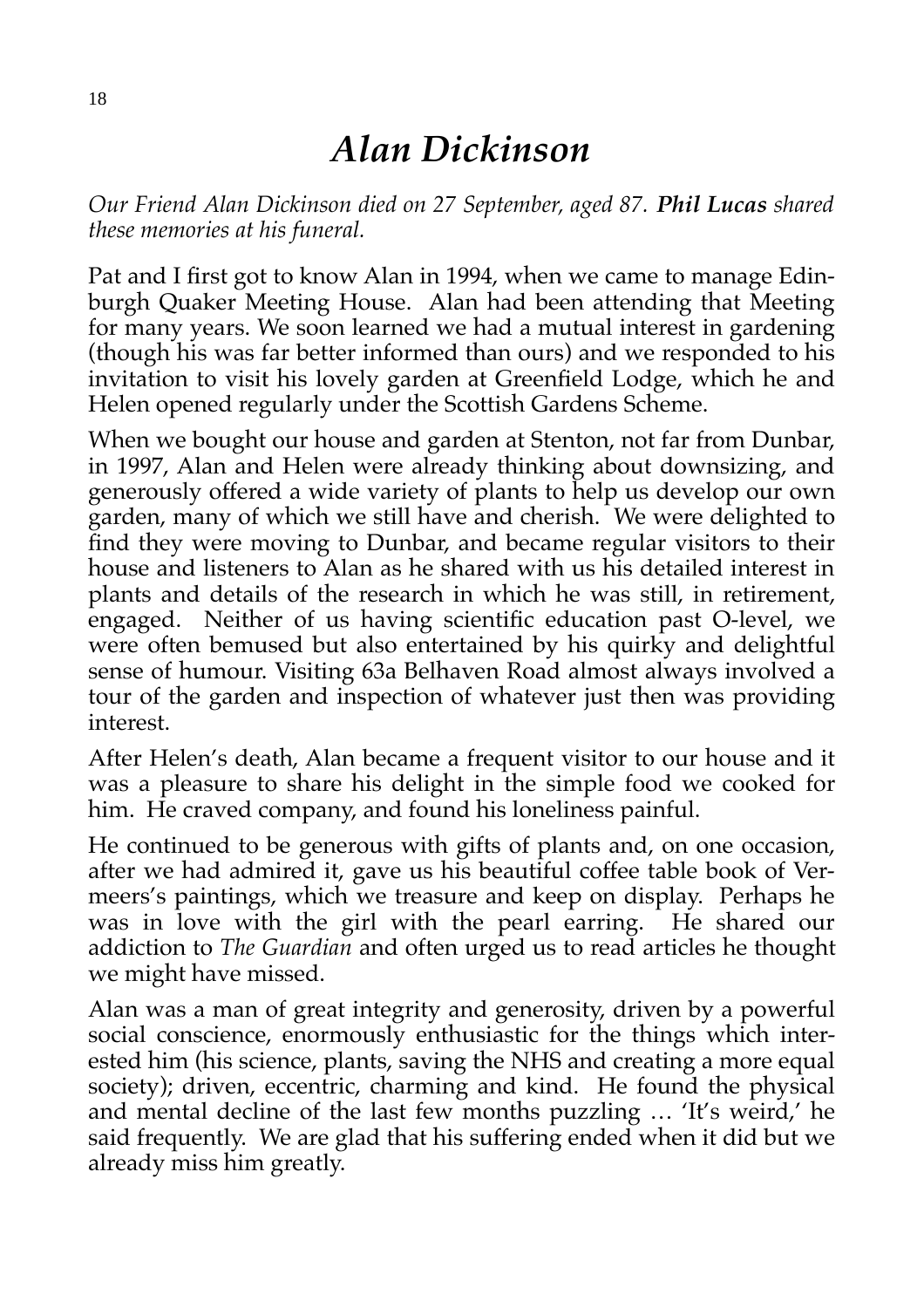# **The Nobel Peace Prize for 2017**

*The Norwegian Nobel Committee has decided to award the Nobel Peace Prize for 2017 to the International Campaign to Abolish Nuclear Weapons (ICAN). The organization is receiving the award for its work to draw attention to the catastrophic humanitarian consequences of any use of nuclear weapons and for its ground-breaking efforts to achieve a treaty-based prohibition of such weapons.*

*We live in a world where the risk of nuclear weapons being used is greater than it has been for a long time. Some states are modernizing their nuclear arsenals, and there is a real danger that more countries will try to procure nuclear weapons, as exemplified by North Korea. Nuclear weapons pose a constant threat to humanity and all life on earth. Through binding international agreements, the international community has previously adopted prohibitions against land mines, cluster munitions and biological and chemical weapons. Nuclear weapons are even more destructive, but have not yet been made the object of a similar international legal prohibition.*

*Through its work, ICAN has helped to fill this legal gap. An important argument in the rationale for prohibiting nuclear weapons is the unacceptable human suffering that a nuclear war will cause. ICAN is a coalition of non-governmental organizations from around 100 different countries around the globe. The coalition has been a driving force in prevailing upon the world's nations to pledge to cooperate with all relevant stakeholders in efforts to stigmatise, prohibit and eliminate nuclear weapons. To date, 108 states have made such a commitment, known as the Humanitarian Pledge.*

*Furthermore, ICAN has been the leading civil society actor in the endeavour to achieve a prohibition of nuclear weapons under international law. On 7 July 2017, 122 of the UN member states acceded to the Treaty on the Prohibition of Nuclear Weapons. As soon as the treaty has been ratified by 50 states, the ban on nuclear weapons will enter into force and will be binding under international law for all the countries that are party to the treaty.*

*The Norwegian Nobel Committee is aware that an international legal prohibition will not in itself eliminate a single nuclear weapon, and that so far neither the states that already have nuclear weapons nor their closest allies support the nuclear weapon ban treaty. The Committee wishes to emphasize that the next steps towards attaining a world free of nuclear weapons must involve the nucleararmed states. This year's Peace Prize is therefore also a call upon these states to initiate serious negotiations with a view to the gradual, balanced and carefully monitored elimination of the al-most 15,000 nuclear weapons in the world. Five of the states that currently have nuclear weapons – the USA, Russia, the United Kingdom, France and China – have already committed to this objective through their accession to the Treaty on the Non-Proliferation of Nuclear Weapons of 1970. The Non-Proliferation Treaty will remain the primary international legal instru-*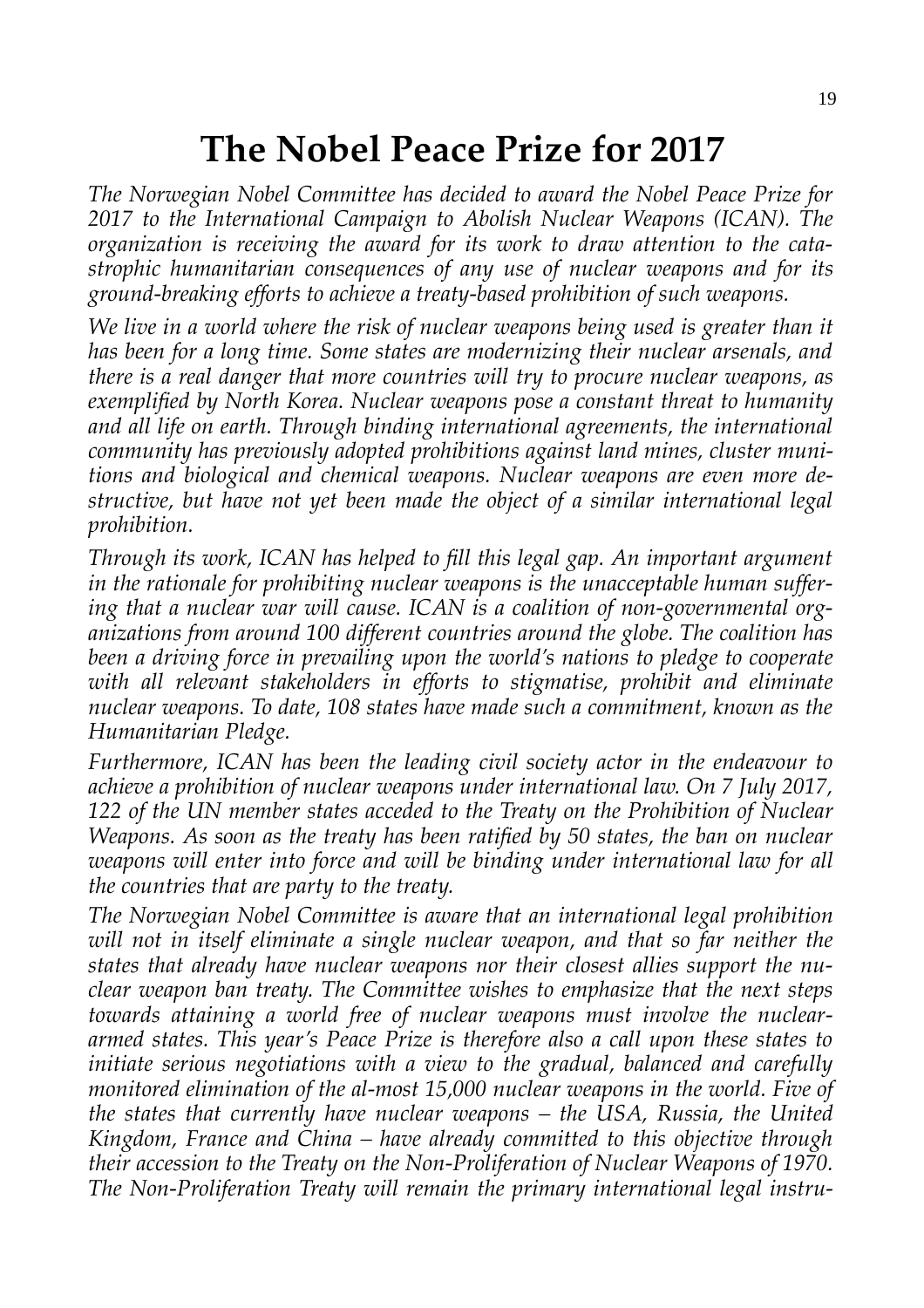*ment for promoting nuclear disarmament and preventing the further spread of such weapons.*

*It is now 71 years since the UN General Assembly, in its very first resolution, advoc-ated the importance of nuclear disarmament and a nuclear weapon-free world. With this year's award, the Norwegian Nobel Committee wishes to pay tribute to ICAN for giving new momentum to the efforts to achieve this goal.*

*The decision to award the Nobel Peace Prize for 2017 to the International Campaign to Abolish Nuclear Weapons has a solid grounding in Alfred Nobel's will. The will specifies three different criteria for awarding the Peace Prize: the promotion of fraternity between nations, the advancement of disarmament and arms control and the holding and promotion of peace congresses. ICAN works vigorously to achieve nuclear disarmament. ICAN and a majority of UN member states have contributed to fraternity between nations by supporting the Humanitarian Pledge. And through its inspiring and innovative support for the UN negotiations on a treaty banning nu-clear weapons, ICAN has played a major part in bringing about what in our day and age is equivalent to an international peace congress.*

*It is the firm conviction of the Norwegian Nobel Committee that ICAN, more than anyone else, has in the past year given the efforts to achieve a world without nuclear weapons a new direction and new vigour.*

Oslo, 6 October 2017

[https://www.nobelprize.org/nobel\\_prizes/peace/laureates/2017/press.html](https://www.nobelprize.org/nobel_prizes/peace/laureates/2017/press.html)

# **Being a Sanctuary Meeting –**  *Questions & Answers*

Your meeting is invited to become a Sanctuary Meeting: part of a national network of Quaker Meetings working to replace the government policy of creating a 'hostile environment' for immigrants in Britain with a culture of welcoming hospitality which answers that of God in every person.

#### *What does being a Sanctuary Meeting mean?*

Being a Sanctuary Meeting means a commitment to building a culture of welcome, challenging racism in all of its forms and helping change the laws on destitution, detention and deportation.

#### *Where did the idea come from?*

Quakers across Britain are working in different ways to welcome newcomers to the country, including by supporting and establishing City of Sanctuary groups, lobbying local councils, visiting detention centres and campaigning with the Quaker Asylum and Refugee Network. Friends expressed a desire for greater support with current work and developing new projects. They also wanted a more coordinated way of working together for political change.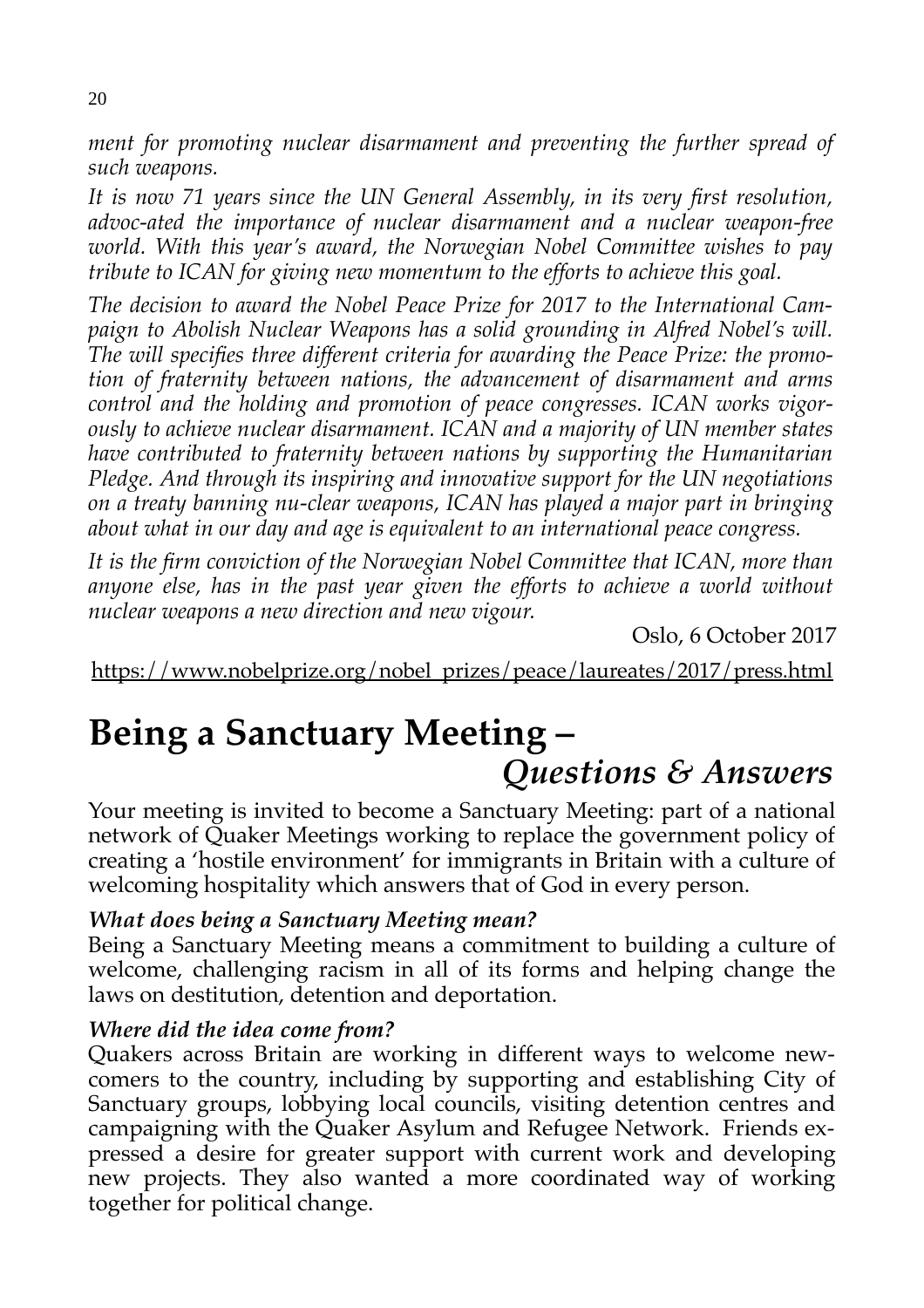Sanctuary Meetings forms part of a wider Quaker Peace & Social Witness 'Sanctuary Everywhere' Programme, working towards a manifesto which includes abolition of immigration detention centres and the right for asylum seekers to work.

#### *What support do Sanctuary Meetings get?*

Sanctuary Meetings will be supported with regular tele-conferences identifying political opportunities for change; publicity materials; an annual retreat; and pamphlets exploring issues around destitution, detention and deportation. You'll have access to training supporting you to build alliances with migrant and BME-led groups, and you'll be linked to likeminded Meetings for sharing ideas and supporting one another.

#### *What kinds of thing would we do as a Sanctuary Meeting?*

The form a sanctuary meeting takes could vary depending on a meeting's resources, location and the local organisations they may link with, but all will be linked in their desire to provide a safe and welcoming space. Here are some ideas based on things that are already happening:

- Holding at least one public meeting a year with migrant- or BME-led anti-racist groups in your area;
- Lobbying local politicians on issues of destitution, detention and deportation;
- Assisting in campaigns to resist deportations;
- With support from the training, finding ways of dismantling 'borders' to participation in Quaker community and campaigns;
- If your meeting has a local City of Sanctuary group, affiliating with it; or, if it doesn't, finding other ways of befriending and accompanying people seeking sanctuary;
- If your meeting is based in a rural area, linking up with an urban group to provide holidays or short breaks for asylum seekers;
- If your meeting is close to a Quaker school, working together on projects to assist asylum-seeking children;
- If your meeting is within travelling distance of a detention centre, at least one person joining a visiting group, upheld by – and reporting back to – the meeting. You might also consider taking part in the project to observe immigration bail hearings (*see* https://bailobs.org/);
- If your meeting (or members of it) own property, consider making it into a House of Hospitality where longer term residents and destitute asylum seekers may live together.

#### *How do Sanctuary Meetings relate to City of Sanctuary?*

Quakers were amongst the founders of City of Sanctuary, and many meetings support local City of Sanctuary groups – local networks that welcome people seeking sanctuary. Sanctuary Meetings are actively encouraged to be part of local City of Sanctuary/Town of Sanctuary networks.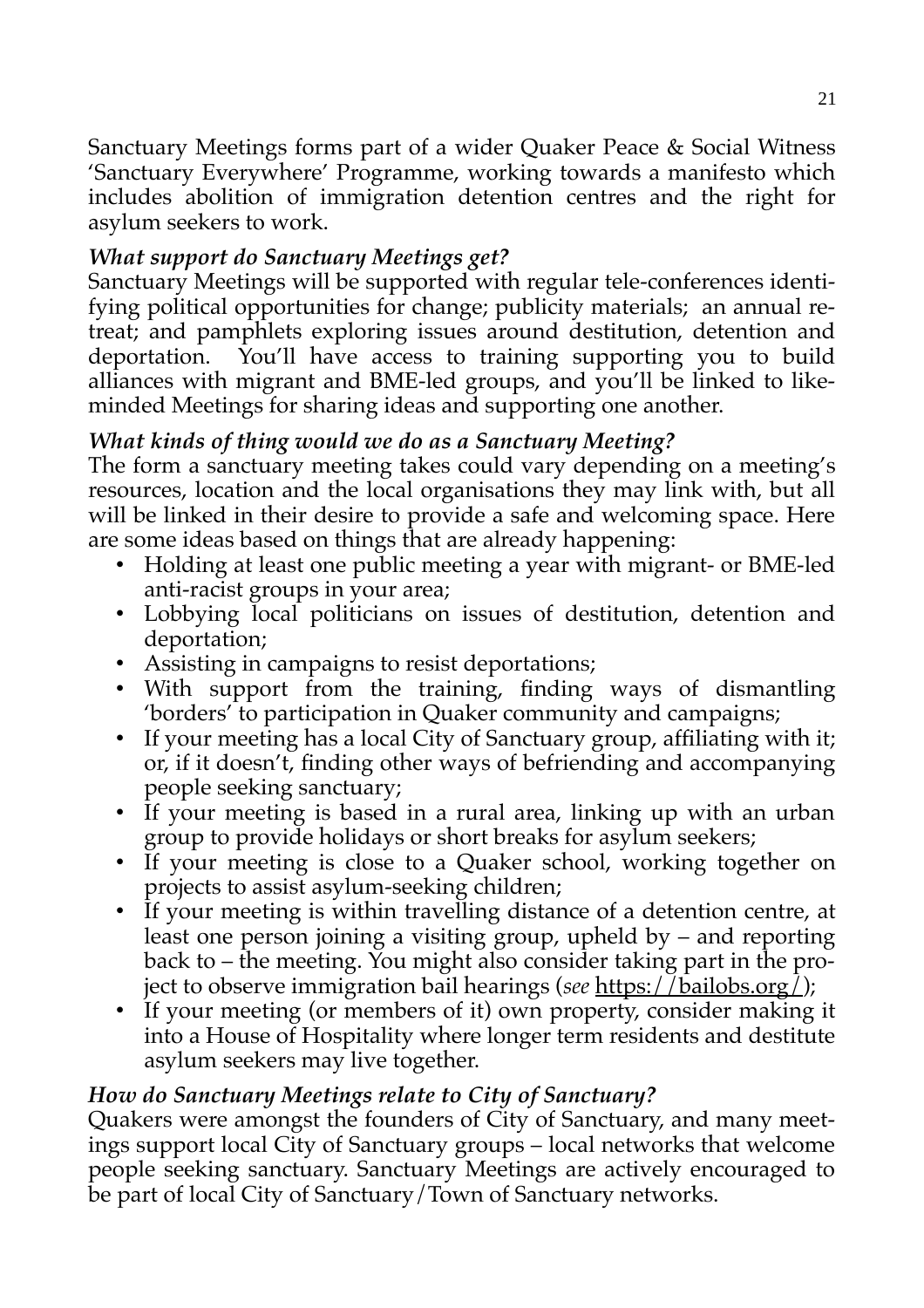#### *How do Sanctuary Meetings relate to the Quaker Asylum & Refugee Network?*

The Sanctuary Meetings Project has been developed with Quakers across Britain including many members of the Quaker Asylum & Refugee Network. The regular advocacy tele-conference will also be co-hosted by the Quaker Asylum & Refugee Network.

#### *Our Meeting is already doing things to welcome people seeking sanctuary. What difference would it make to be a Sanctuary Meeting?*

Part of the rationale for the Sanctuary Meetings Project is to provide a way for Quakers and Quaker meetings already active in the movement to welcome people seeking sanctuary with a coordinated political voice for change. It also meets the request for infrastructural support such as training, retreats and networking.

#### *Our Meeting doesn't do anything to welcome people seeking sanctuary yet. Can we still become a Sanctuary Meeting?*

Absolutely yes. Through the training and discussions in your meeting, we hope you will find the actions that are right for your community.

#### *My Meeting doesn't feel able to do anything to welcome people seeking sanctuary, but I do. What can I do?*

You can still join the lobbying tele-conferences as an individual. Just email timothyg@quaker.org.uk with your name, telephone number and where you live to receive an invitation.

#### *What does 'Sanctuary' mean in this context?*

Adapted from the definition offered by the Quaker Jim Corbett, co-founder of the Sanctuary Churches Movement in the US, we understand a Sanctuary Meeting as a protective community with people whose basic human rights are being violated by government officials. The public practice of sanctuary also holds the state accountable for its violation of human rights.

#### *How do we become a Sanctuary Meeting?*

Being a Sanctuary Meeting is a whole-meeting commitment. To become a Sanctuary Meeting, take the idea (perhaps with this  $Q \& A$ ) to your local Business Meeting. You don't need to decide at once what activities you will engage in. The starting point is simply to identify one or two people willing to act as a link with the Programme Coordinator for one or two years, and email their names and telephone numbers to  $\frac{1}{2}$  the squaker.org.uk.

#### *How long will the project last?*

Sanctuary Meetings is legacy funded to the end of 2019. There will be a review in mid-2019 to which all participating Meetings will be able to contribute. The end of the project will not mark the end of Friends' commitment to those forced to flee; we hope the processes put in place will enable Friends to continue working together for justice and peace.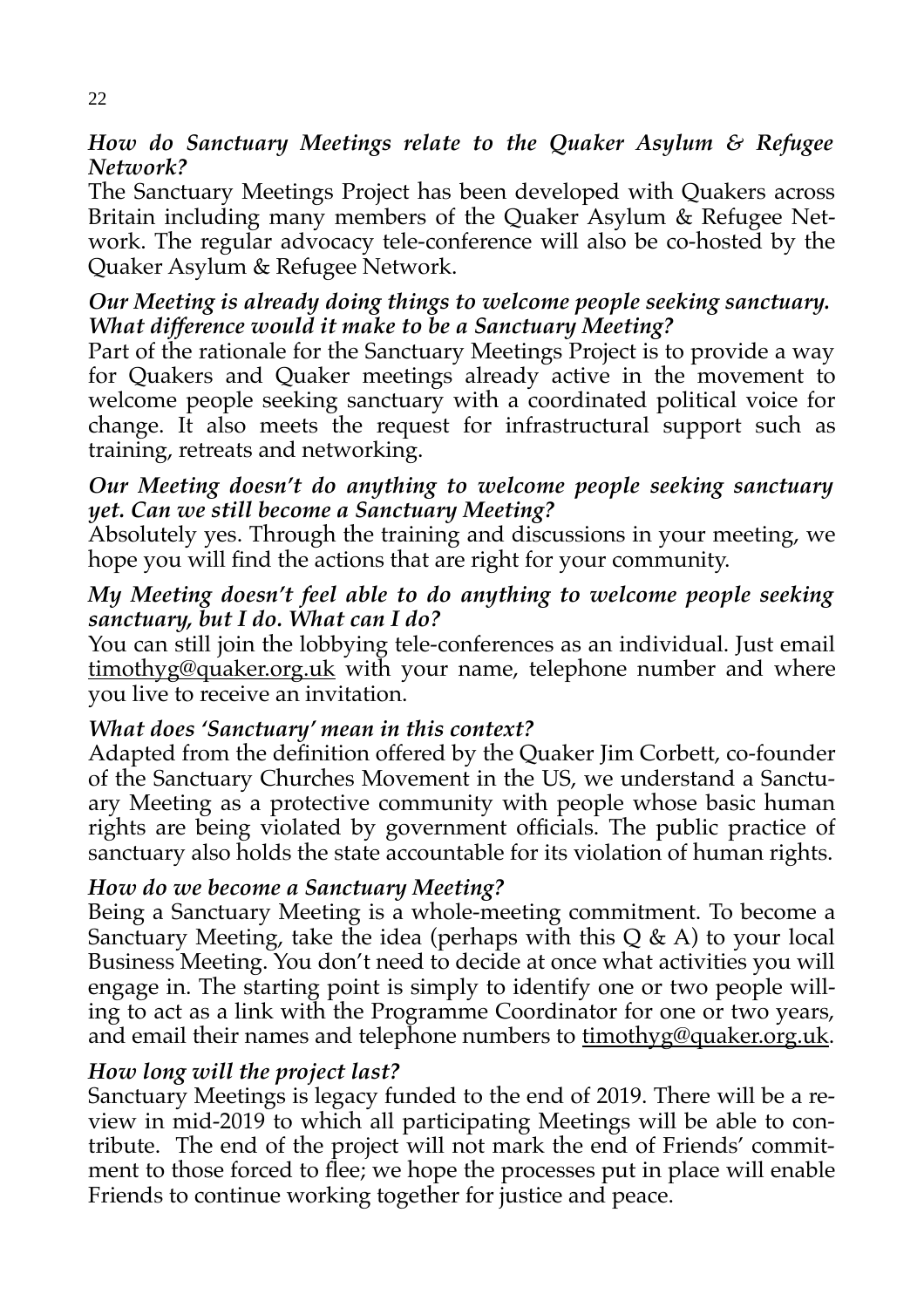## SOUTH EAST SCOTLAND AREA MEETING

#### **Minutes of Area Meeting held on Saturday 23 September 2017 at Quaker Meeting House, Abbey Row, Kelso**

#### **2017/09/01 Worship and Introductions**

We began our business meeting with a period of worship.

We have ensured those present know each other's names and meetings. The attendance will be recorded in the concluding minute.

**2017/09/02 The Minutes of our last meeting**, held on 15 August, 2017 at Scottish Churches Housing Action, 44 Hanover Street, Edinburgh, have been signed and entered in the minute book.

#### **2017/09/03 Matters Arising**

#### *Newly admitted remand prisoners without personal cash*

Further to minute 2017/08/06, Quaker prison chaplaincy at HMP Edinburgh, in response to our email to Michael Matheson, Cabinet Secretary for Justice, we received a letter from Stuart Henderson from the Operations Directorate of the Scottish Prison Service. He makes the following points:

- Remand prisoners have in theory the opportunity to work and earn money but priority for jobs is given to convicted prisoners;
- The essential needs of all prisoners are met by the Scottish Prison Service;
- Each prisoner is allowed to send one letter per week at the prison's expense.

We are dissatisfied with this reply and ask our clerk to draw the attention of the Scottish Prison Service Operations Directorate to the unanswered questions in our original communication.

We ask those members of Polmont Meeting who are Michael Matheson's constituents in Falkirk West to take up the issues we raised with him.

#### **2017/08904 Recording Between Meetings Decision**

We record the following:

*31 August, 2017: We appoint by between-meetings procedure Kerstin Philips (Central Edinburgh), who is a member of the Area Meeting Funeral Arrangements Committee, to attend a day conference, "We need to talk about dying". The conference is on 21 September and is being organised by Faith in Older People, under the auspices of the Church of Scotland. We ask our treasurer to pay the fee of £40.*

*Elizabeth Allen, Clerk Alastair Cameron, Assistant Clerk*

#### **2017/09/05 Area Meeting Nominations Committee Convenor's report**

Don Stubbings, Convenor of Area Meeting Nominations Committee has presented a comprehensive analysis of the issues facing this committee. [*See page 5*]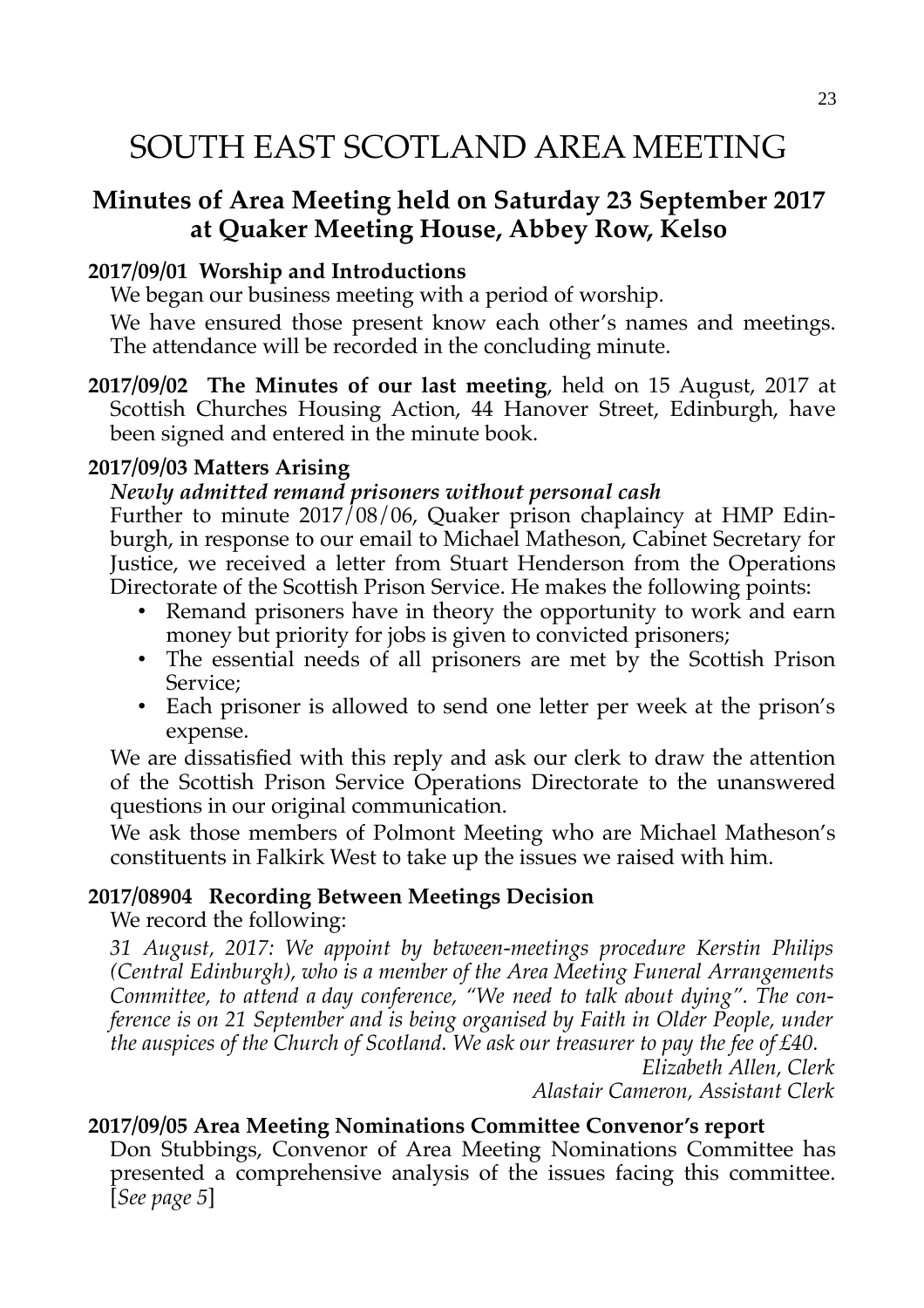Despite many months of searching, Nominations Committee is not able to fill all vacancies, as not enough Friends are available for service.

In searching for the way forward, we must recognise that the Religious Society of Friends and society in general have changed radically and there are many demands on Friends' time. These pressures and others also affect attendance at local meetings: Central Edinburgh is now a middle-sized meeting, whereas in the past it was a large meeting.

In attempting to improve the situation, Nominations Committee now records why Friends say no to an approach; has organised jobs into required, essential and desirable; has raised the question of support for those serving the Society; and is developing more flexible practices in the way it finds Friends to serve. On the suggestion of Nominations Committee, Area Meeting agreed that attenders may be appointed to pastoral care and oversight roles.

We were reminded that our committees and appointments exist to support our spiritual and community life but we must be realistic about what jobs are truly needed.

We have spent time in worship reflecting on the situation.

When considering the shortage of people to appoint to area meeting positions, we recognise that we are not alone in facing this issue. We hope to approach the problem positively and to find new ways to work together. We wish to identify processes and techniques, which help us to know each other spiritually. We wish to help each other find our gifts and to take the opportunity for that service which energizes and enriches our lives and that of the Society.

We agree to set up an area meeting threshing meeting to consider this crisis we have reached of being unable to find sufficient Friends to serve in area meeting roles. The threshing meeting will be open to all but should be attended by area meeting and local meeting clerks and convenors of area meeting committees. We ask our clerks to invite Friends from the wider Quaker community in Scotland to attend, as this is a wide-ranging problem.

We thank Don for his report and the work he has done in preparing it.

#### **2017/09/06 Nominations Committee report**

#### **1) Appointments**

Nominations Committee has brought forward the names of the following Friends:

#### *To serve from October 2017 to end of September 2018:*

- (a) Nominations Committee Don Stubbings, Central Edinburgh
- (b) Festival Committee Alan Sayle, Central Edinburgh
- (c) Festival Committee Cathie McCurrach, Central Edinburgh

#### *To serve from October 2017 to end of December 2018*

(d) Interim Library Committee - Jackie Matas, Polmont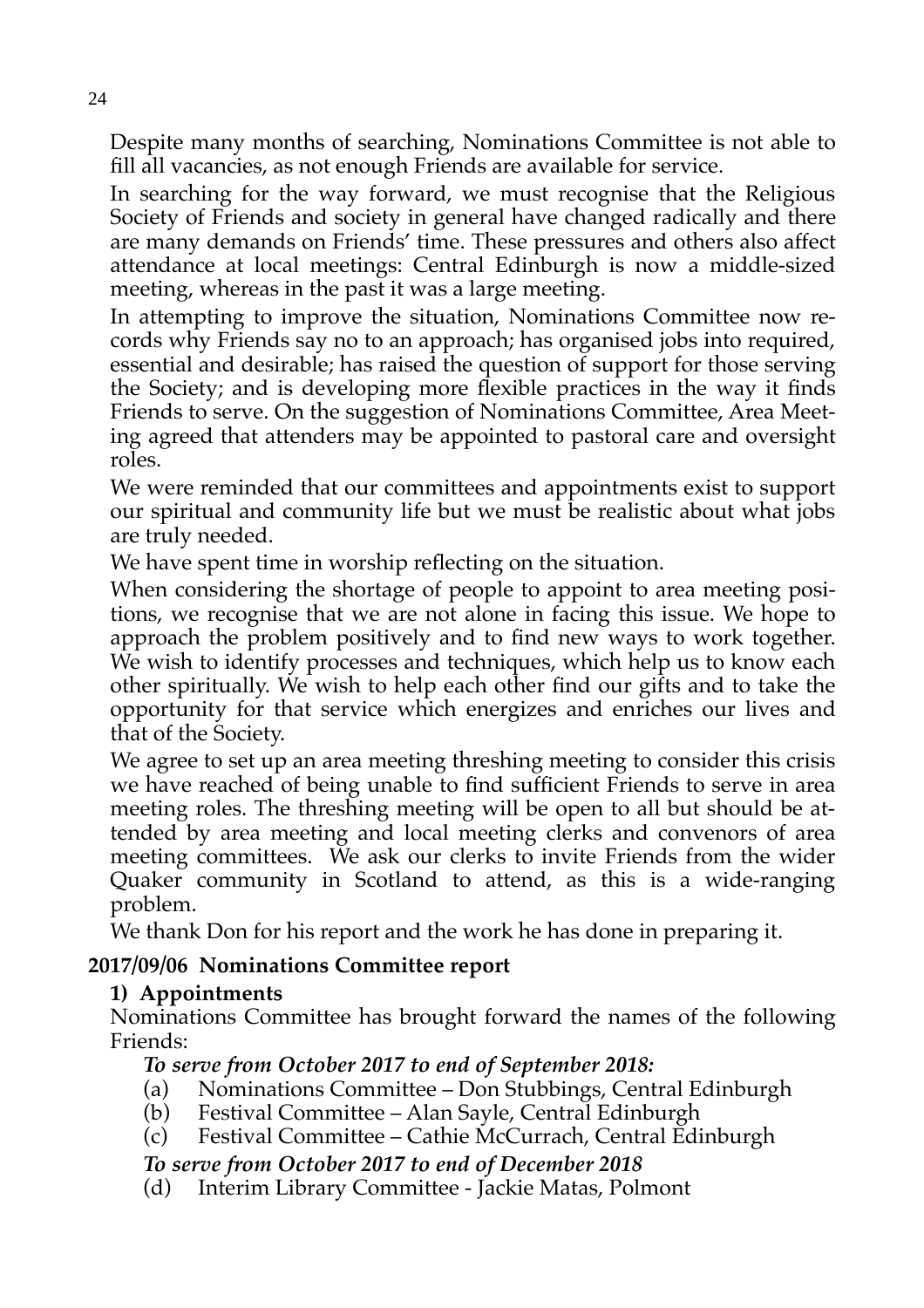#### *To serve from October 2017 to end of September 2020:*

- (e) Treasurer for the Library Sara Davies, Central Edinburgh
- (f) Meeting House Management Committee
	- David Sterratt, Central Edinburgh (2nd triennium)
- (g) Meeting House Management Committee Sue Sierra, South

Edinburgh

We appoint these Friends accordingly.

#### **2) Completion of service**

We note that the following Friends completed their service

earlier this year:

(a) Rhoda Mackenzie, Central Edinburgh, Archives

(b) Sarah Phizacklea, Central Edinburgh, Festival Committee

We note that the following Friends will complete their service

at the end of September:

(c) Jane Pearn, Kelso, Elder

(d) Rachel Frith, Central Edinburgh, Festival Committee

(e) Laurie Naumann, Central Fife, Pastoral Care & Oversight

(f) Martin Burnell, S. Edinburgh, Meeting House Management Cttee.

(g) Janet Grimwade, C'l. Edinburgh, Mtg House Management Cttee

We thank these Friends for the service they have given to Area Meeting.

We thank Nominations Committee for the work it does on our behalf.

#### **2017/09/07 Area Meeting Treasurer**

Our current Area Meeting Treasurer has been serving since July 2013 and completes his service at the end of June 2018.

Nominations Committee has reported that despite searching for eighteen months, it has been unable to find a Friend willing to serve as treasurer. Area meeting has been asked to consider the way forward.

We agree to set up a short-term group to bring suggestions about how to proceed to the area meeting on 25 November, in Musselburgh.

We appoint Kate Arnot, Polmont and Liz Law, Central Edinburgh, to this group. Don Stubbings has made himself available to advise the group. We will ask John Philips if he is also willing to do so. We suggest that Kate and Liz co-opt a third member of the group.

#### **2017/09/08 Membership Matters**

#### *Applications for Membership: David Clarke*

We have heard read the report of David Sterratt and Justin Kenrick's visit to David Clarke on 29 August, 2017. In his youth David worshipped in the Church of Ireland and was attracted to many aspects of Anglicanism but not the 39 Articles and militarism. He has been attending Central Edinburgh Meeting since 1999 and is committed to Quakerism and Christianity but remains open to new inspiration. He now feels it is right for him to move forward into membership, and understands the responsibilities and commitment that membership entails.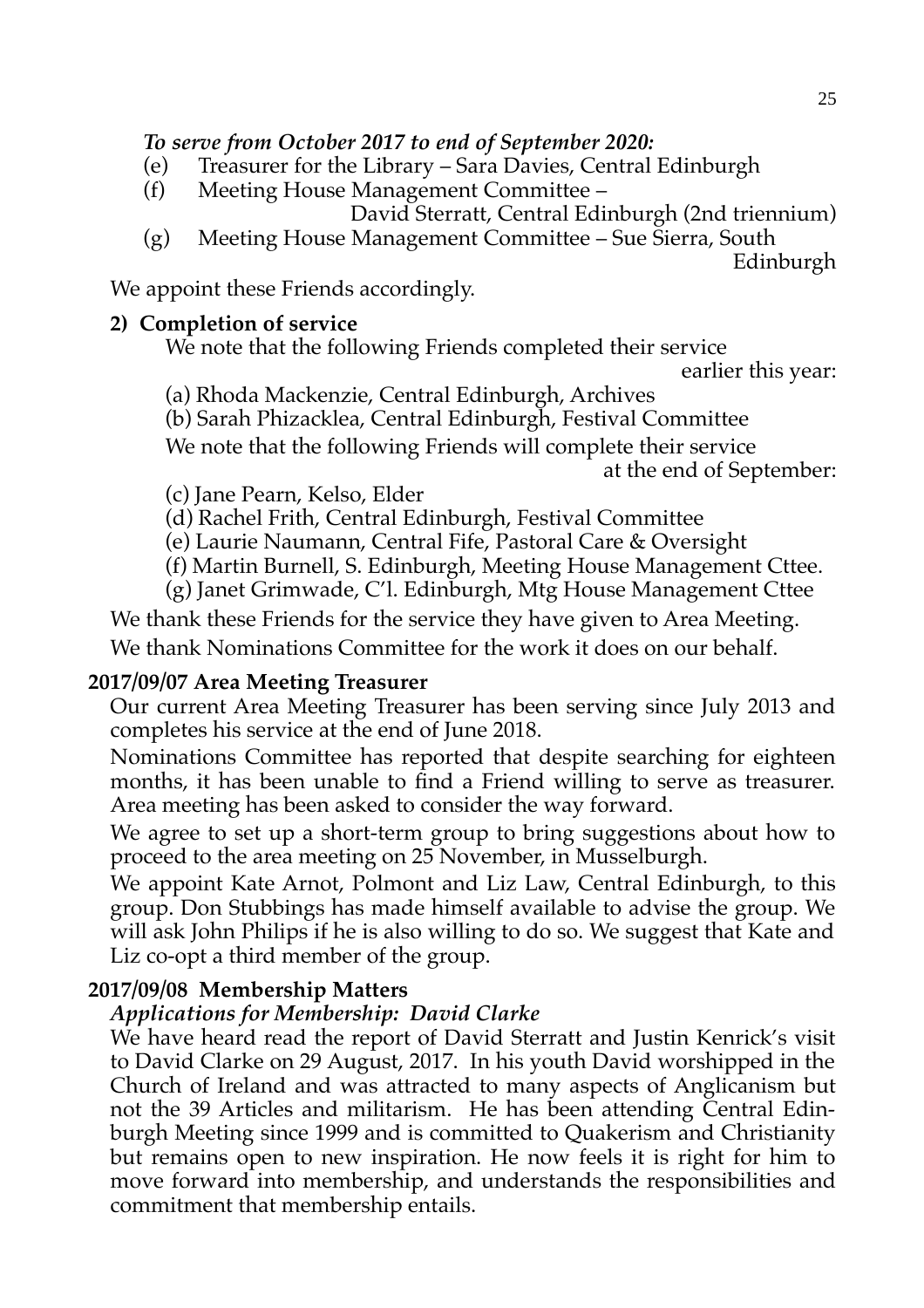We are pleased to accept David into membership of this Area Meeting and ask Rachel Frith to welcome him and inform Central Edinburgh Local Meeting.

#### *Transfer of Membership – out: Gregory Valatin*

We have received a request for transfer of membership of Gregory Valatin of Central Edinburgh Meeting to Surrey & Hampshire Border Area Meeting. We ask our Assistant Clerk (Membership) to send a Certificate of transfer to Surrey & Hampshire Border Area Meeting.

#### **2017/09/09 Attendance at events, courses and conferences: guidance on financial support**

Further to minute 2017/06/08, Attendance at courses, the guidelines for applying for bursary help to attend conferences, courses and events have been updated and the draft has been circulated in advance of this meeting. We accept the updated guidelines. Copies of the application forms will be sent to overseers.

#### **2017/09/10 Universal Basic income**

Speaking on behalf of the General Meeting Parliamentary Engagement Working Group, Phil Lucas has told us about the group's main focus on economic justice.

This began with a symposium last autumn, which was followed up with a meeting for invited representatives of various concerned organisations and experts in the field.

The group is looking in detail at Basic Income and encourages all Friends to become better informed about it so that we can discuss it in depth.

Phil Lucas has prepared a synopsis of Annie Miller's book *A Basic Income Handbook* (Luath Press). We ask our clerk to attach it to the minutes.

#### **2017/09/11 Provisional Dates for Area Meeting in 2018**

Proposed dates are:

| Monday evening:   | 22 January   |
|-------------------|--------------|
| Saturday all day: | 17 March     |
| Monday evening:   | 14 May       |
| Saturday all day: | 23 June      |
| Tuesday evening:  | 14 August    |
| Saturday all day: | 22 September |
| Saturday all day: | 24 November  |

Please notify the clerks of any suggested changes to these dates. We will agree the final dates and venues at our next meeting.

#### **2017/09/12 Correspondence and notices**

a. George Lakey will talk about "A Divided Britain: What can we learn from the Nordics?" referring to the provocative answer in his new book *Viking Economics*. Edinburgh Quaker Meeting House, 9 October, 7.00 pm to 9.00 pm. [*See page 12*]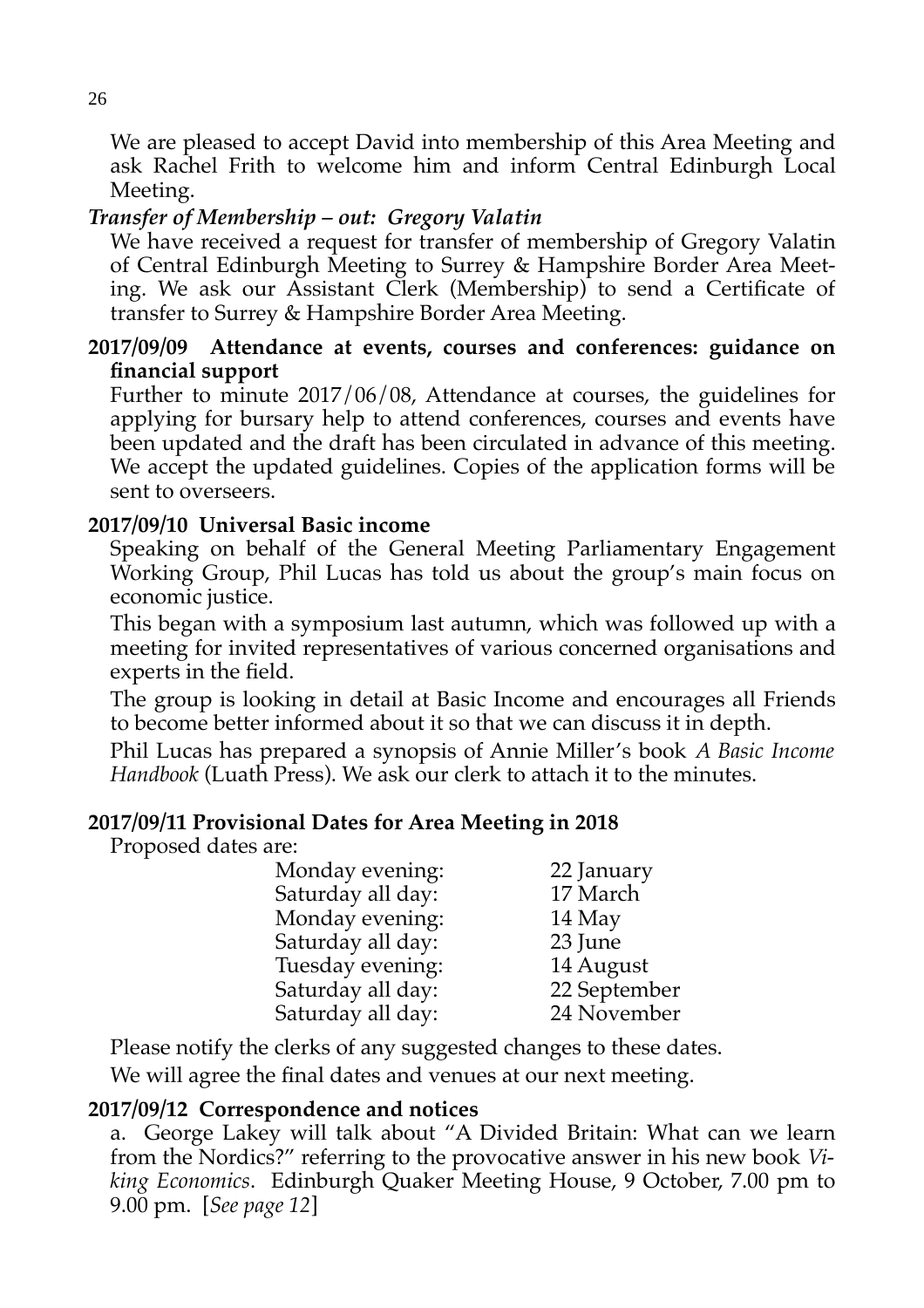b. Jane Tingle of Polmont Meeting would like to start a Footpaths Group in Central Scotland (*see* www.leicesterfootpaths.org). She asks anyone interested in this to contact her.

c. Some Friends in Kelso Meeting are exploring the possibility of holding a Kindlers Workshop. They invite any local meeting with an interest in this to contact Barbara-Jean Borthwick: bjborthwick@gmail.com

#### **2017/09/13 What we did today**

We have spent time together as an all-age community, starting our day with worship during which *Quaker Faith & Practice* 2.89 was read. We have shared food together at lunchtime and walked together in the afternoon, exploring Kelso, guided by Marianne Butler from the meeting. We have heard about the return of otters to the Tweed in an illustrated presentation by Anna Levin from Polmont Meeting.

While the adults were talking about church affairs, the children had their own session. They showed us what they had made at it.

We finished our day together in worship.

We thank Kelso Friends for being our hosts today.

#### **2017/09/14 Closing minute**

19 members, 5 attenders and 2 children, representing seven Local Meetings have attended all or part of this Area Meeting, as indicated below:

| Central<br>Edinburgh | Central Fife | East Lothian | Kelso     | Penicuik |
|----------------------|--------------|--------------|-----------|----------|
| $3+1A$               |              |              | $6 + 3$ A |          |
| Polmont              | Portobello & | South        | Tweeddale |          |
|                      | Musselburgh  | Edinburgh    |           |          |
| $4 + 2$ children     |              | $1+1A$       |           |          |

We next meet on Saturday, 25 November, 2017 at Fisherrow Community Centre, South Street, Musselburgh EH21 6AT, for an all-day, all-age Area Meeting, hosted by Portobello & Musselburgh Local Meeting.

> (Signed) **Elizabeth Allen, Clerk**

*From THE COMMON QUESTION* And so I sometimes think our prayers Might well be merged in one; And nest and perch and hearth and church Repeat "Thy will be done!"

**John Greenleaf Whittier** (1807-1892)